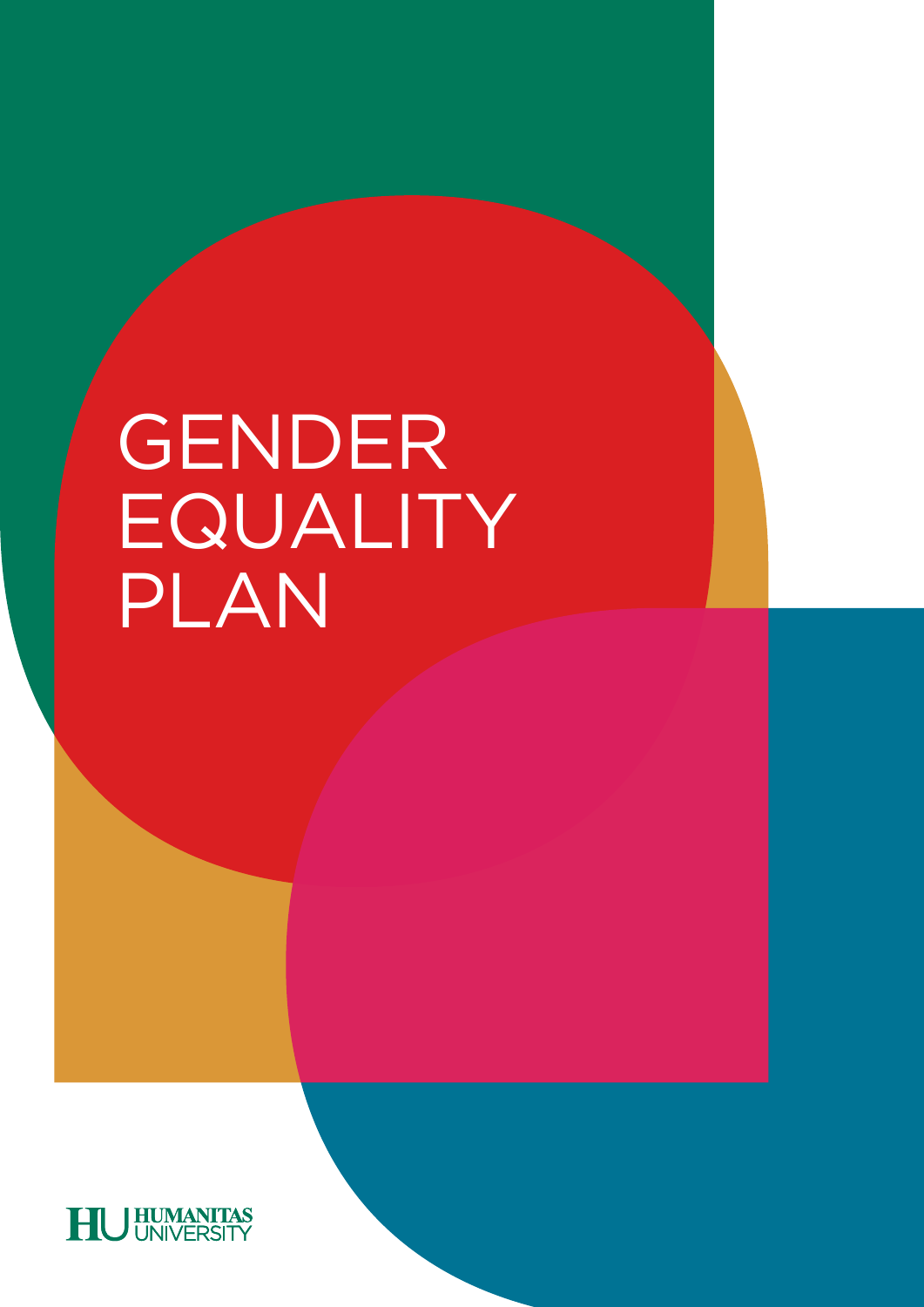# Indice

| 1.     | <b>Introduction</b>                                         | 3  |
|--------|-------------------------------------------------------------|----|
| 2.     | <b>Description of the Humanitas University Context</b>      | 5  |
| 3.     | <b>Description of the status quo</b>                        | 6  |
| 3.1.   | <b>Gender composition of university students</b>            | 6  |
|        | 3.2. Gender composition of staff                            | 10 |
| 3.2.1. | <b>Faculty</b>                                              | 10 |
| 3.2.2. | <b>Staff</b>                                                | 19 |
|        | 3.3. Research and teaching programs                         | 20 |
|        | 3.4. Tackling gender-based violence,                        |    |
|        | including sexual harassment                                 | 21 |
|        | 3.5. Balance between private life and working life          | 22 |
| 4.     | <b>Actions planned for the main areas of intervention</b>   | 24 |
|        | 4.1. Gender balance in executive positions                  |    |
|        | and decision-making bodies                                  | 24 |
|        | 4.2. Gender balance in recruiting and career progression    | 26 |
|        | 4.3. Gender mainstreaming in research and teaching programs | 29 |
|        | 4.4. Tackling gender-based violence,                        |    |
|        | including sexual harassment                                 | 32 |
|        | 4.5. Balance of private life/work life and culture          |    |
|        | of the organization                                         | 33 |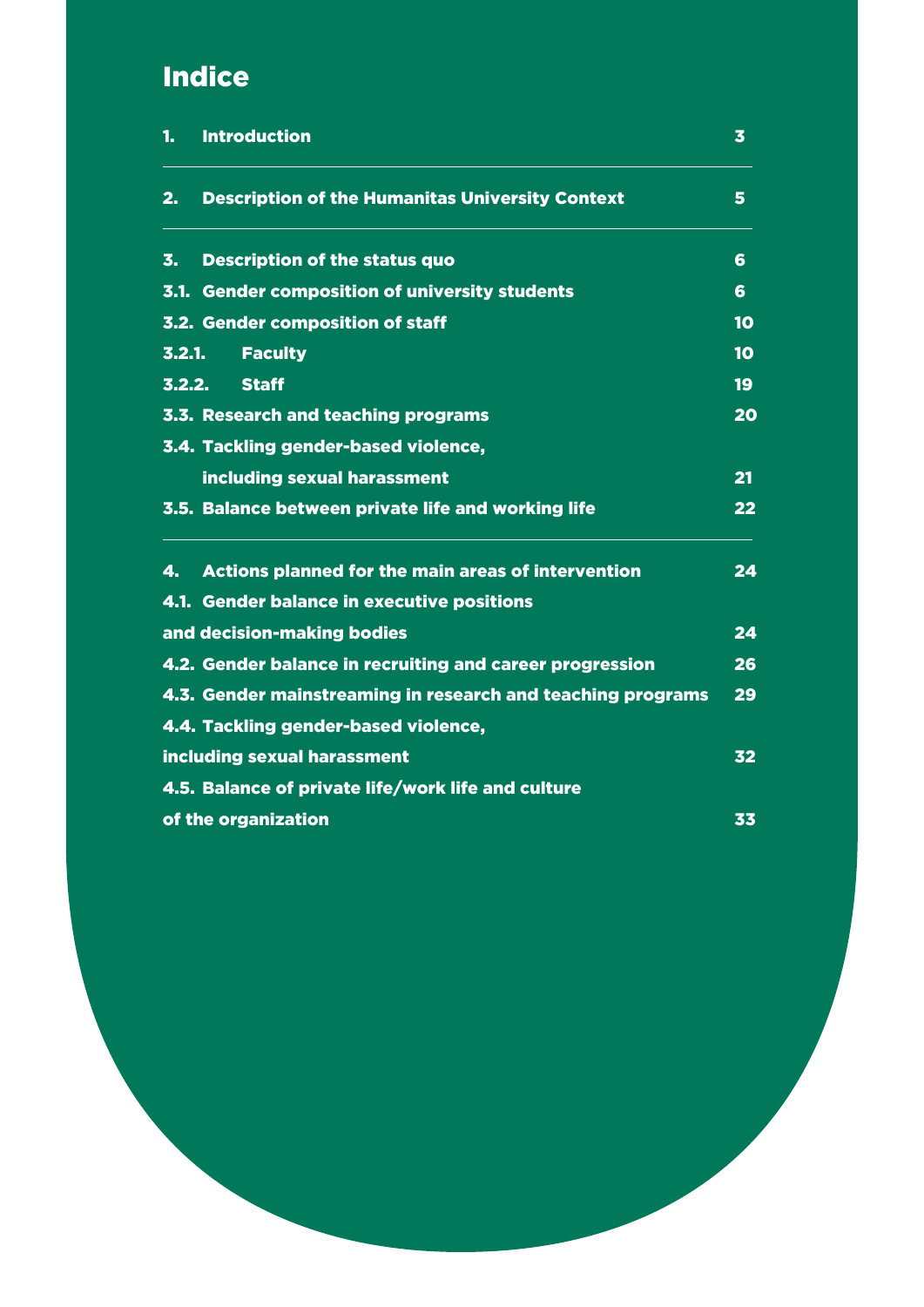# 1. INTRODUCTION

The Gender Equality Plan is a document whose purpose is to describe the gender situation and to define actions aimed at the progressive reduction of any inequalities. The drafting of this document has been made necessary by the European Horizon Europe program, which imposes the drafting and publication of a Gender Equality Plan as a prerequisite to be eligible for funding calls expiring in 2022. A Gender Equality Plan must:

- Identify gender inequalities, through the gathering of qualitative and quantitative data disaggregated by gender.
- Identify objectives geared to achieving gender equality based on the starting situation and on the data collected and disaggregated by gender.
- Prepare an action plan, which defines how these objectives will be achieved.

Following the drafting, the Gender Equality Plan must be:

- Implemented where there are changes in and/or modifications to academic structures.
- Monitored and evaluated, through the preparation of indicators which make it possible to gauge the degree of achievement of the pre-established objectives.

To achieve the set objectives, resources and know-how of all the institution's stakeholders need to be applied in all the stages of developing the plan.

The European Commission defines (a minimum of) five areas of intervention which the initiatives recommended in this document must address:

- 1. Gender balance in executive positions and decision-making bodies
- 2. Gender balance in recruiting and career progression
- 3. Integration of the gender dimension in research and teaching programs
- 4. Tackling gender-based violence, including sexual harassment
- 5. Balancing private and work life and organizational culture

For each area of intervention, the following elements must be identified, to comply with a mandatory format identified by the European Commission:

- Thematic area: key area of intervention
- Objectives: general effects pursued in terms of systemic change
- Action: one or more specific measures identified as operational strategies to achieve each indicated objective
- Direct target: main recipients (and beneficiaries) of the planned measure
- Institutional managers: senior figures/roles in the university organigram who have a decision-making remit with respect to the policy guidelines adopted through each measure
- Operational managers: persons responsible for drafting the stated measure and monitoring its effective operation
- Human resources: subjects operationally involved in the drafting and effective implementation of the stated measure
- Financial resources: funds intended for implementation of actions and sub-actions related to each measure
- Outcome: measurable results of the policies

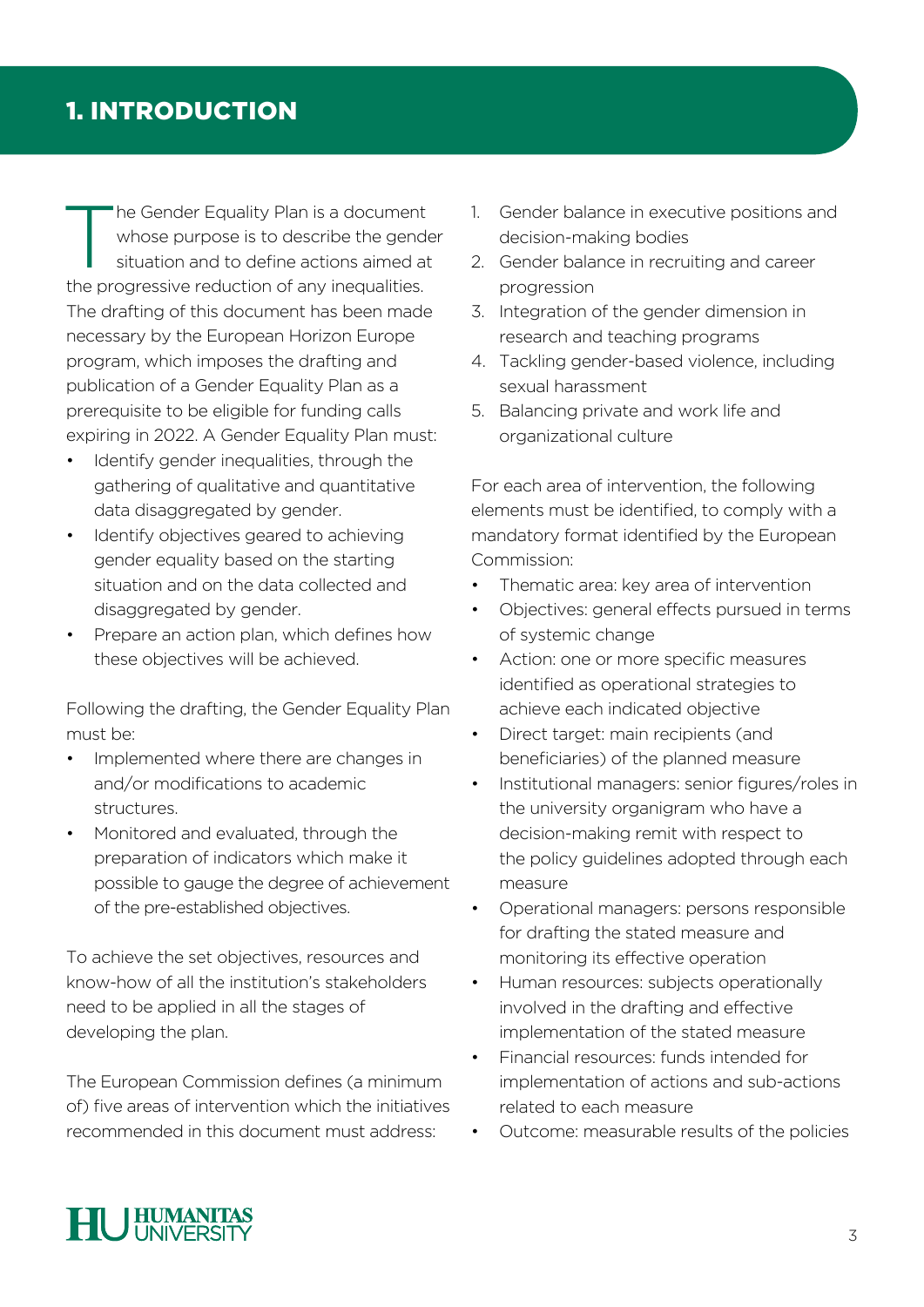adopted for each measure

- Timeline: period foreseen to achieve the predetermined results
- Evaluation guidelines: Performance Thresholds (KPIs) or trend parameters to measure the outcomes achieved at the indicated times

To be validly drawn up, the document must be:

- Endowed with appropriate financial and human resources
- Backed up by training and capacity building
- Formally signed by the top management of the organization
- Published on the official website of the organization with a wide target audience
- Constantly monitored and updated



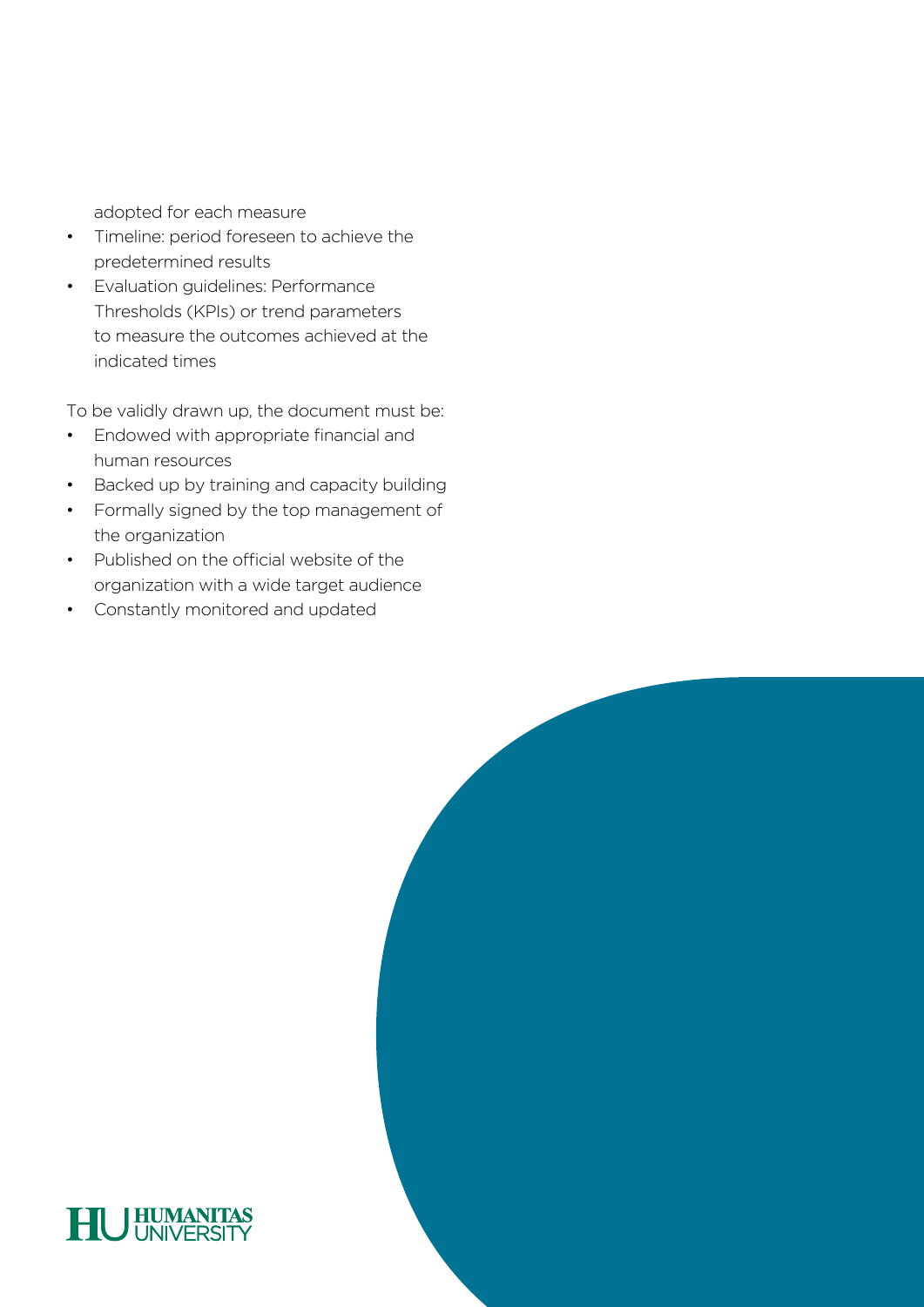# 2. DESCRIPTION OF THE HUMANITAS UNIVERSITY CONTEXT

Before proceeding to analyze the main components of Humanitas University and investigate any gender inequalities within it, it is important to provide an introductory framework of the university context. Humanitas University was founded in 2014 with Humanitas and the Humanitas Research Foundation as founding partners. It is a nonprofit, non-public Italian University, which offers university education in the field of Medical Sciences and whose purpose is established as follows by Article 1, paragraph 1, of its Statute: "...promotion of scientific research, university studies, advanced training and technological transfer in medical and social sciences from an international point of view." As established by Article 1, paragraph 4, of the same Statute, the University issues the following qualifications: 1<sup>st</sup> Cycle Degrees, 2<sup>nd</sup> Cycle Degrees, Medical Specialty School Diplomas, Research Doctorates (PhD), 1st and 2nd level University Master's programs. The Statute establishes the close link with the Humanitas Group, which, on the basis of specific agreements, makes available the hospitals and research facilities of Humanitas Mirasole SpA and the Humanitas Research Foundation. The relationship with the hospital allows the synergistic and complementary pursuit of the main points of the Humanitas Group Mission: Education, a Teaching Hospital, Research and Sustainability.



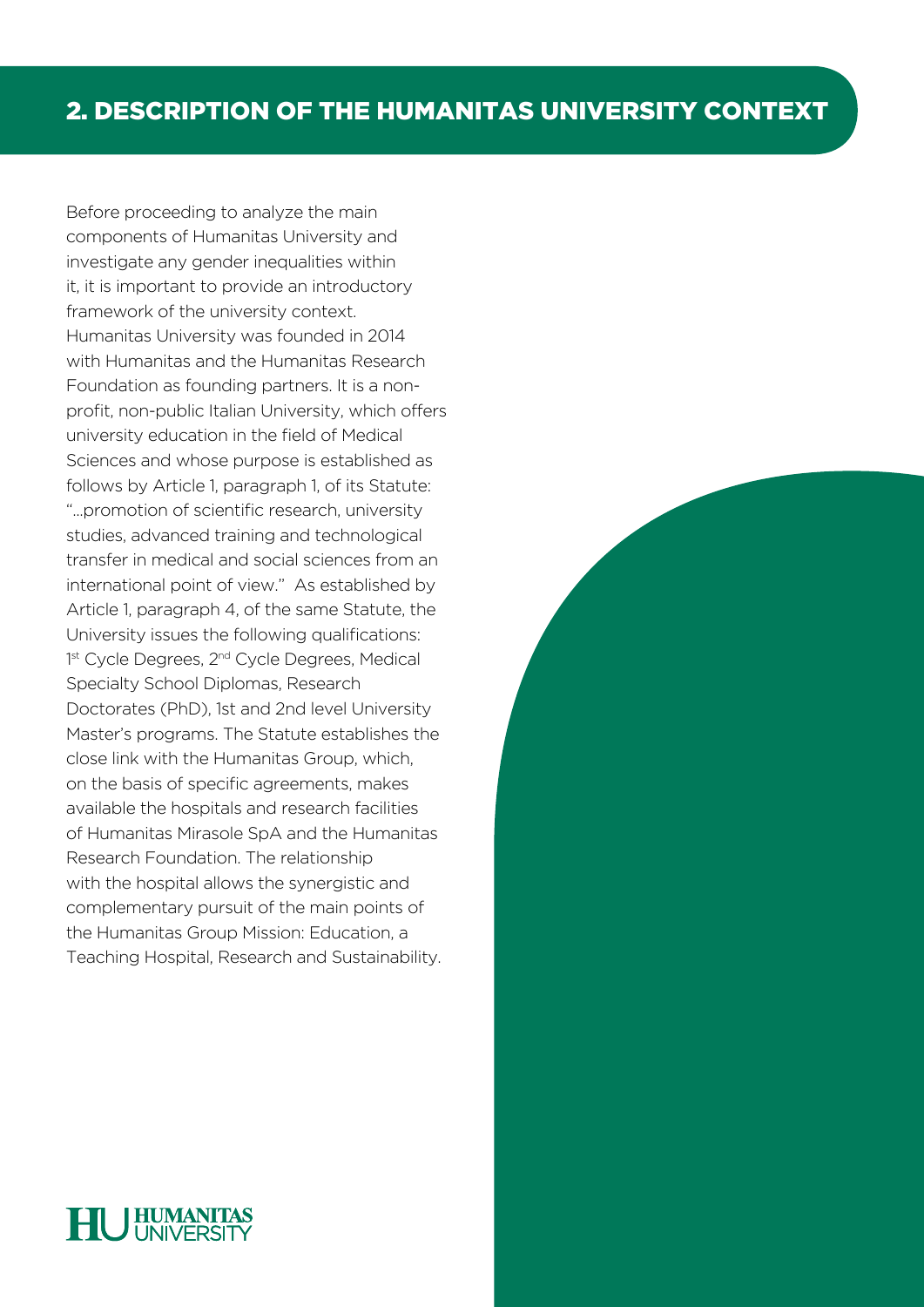# 3. DESCRIPTION OF THE STATUS QUO

In order to describe the gender situation at the Humanitas University, a snapshot has been made of the current situation at the University, analyzing the three main categories:

- **Students**
- Faculty
- Staff

The gender composition was analyzed for each of these, highlighting the most pertinent aspects. Where relevant, comparisons were made with similar and therefore comparable universities, as well as with broader geographic contexts.

# 3.1. Gender composition of university students

## Comparison with Campus Bio-Medico University (Rome) and Vita-Salute San Raffaele University (Milan)

An analysis of the gender composition of Humanitas University students shows a female predominance (Figure 1); the prevalence of

women can be observed in remarkably similar proportions also in two other universities, comparable both in terms of size and for the degree programs offered, namely, the Vita-Salute San Raffaele University (Milan) and the Campus Bio-Medico University (Rome).



male **Figure 1.** Analysis of the frequency of males and females among students of the study programs of Humanitas University, Vita-Salute San Raffaele University (Milan) and Campus Bio-medico (Rome). The graphs show the percentage and total number of students subdivided by gender. Source: Esse3 at 2017-2018. USTAT http://ustat.miur.it/dati/ didattica/italia/atenei-non-statali/milano-san-raffaele, http://ustat.miur.it/dati/didattica/ italia/atenei-non-statali/roma-biomedico, for a.y. 2017-18.

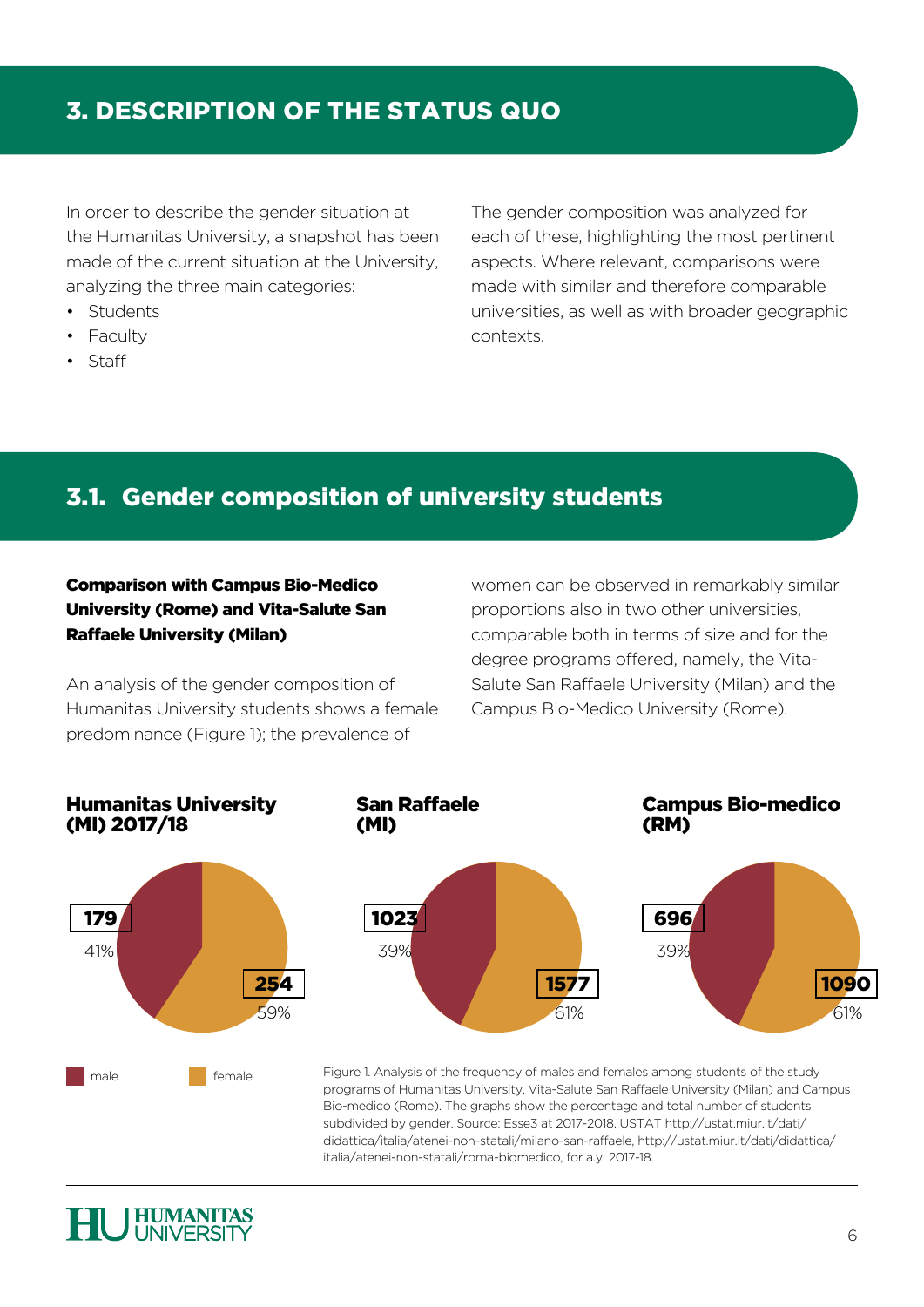## Comparison of Humanitas University programs

Initially, the gender distribution in medical

degree programs was analyzed: Humanitas Medical School and MEDTEC School (Figure 2). In both of these programs the female gender is predominant.



The other two 1<sup>st</sup> Cycle Degrees offered by Humanitas University are Nursing and Physiotherapy; the University also offers a Master's degree program called Masters of Science in Nursing and Midwifery (MSN) (Figure 3). A comparison of the gender composition of these three Degree Programs shows the

following results: 76% of the students on the Nursing course are female, 78% of the students on the Masters of Science in Nursing and Midwifery (MSN) course are female, while only 34% of the students on the Physiotherapy course are female.



University 1st Cycle Degree programs: Nursing and Physiotherapy, and the Masters of Science in Nursing and Midwifery (MSN). The graphs show the percentage and total number of students subdivided by gender. Source: Humanitas University – Esse3 in 2020.

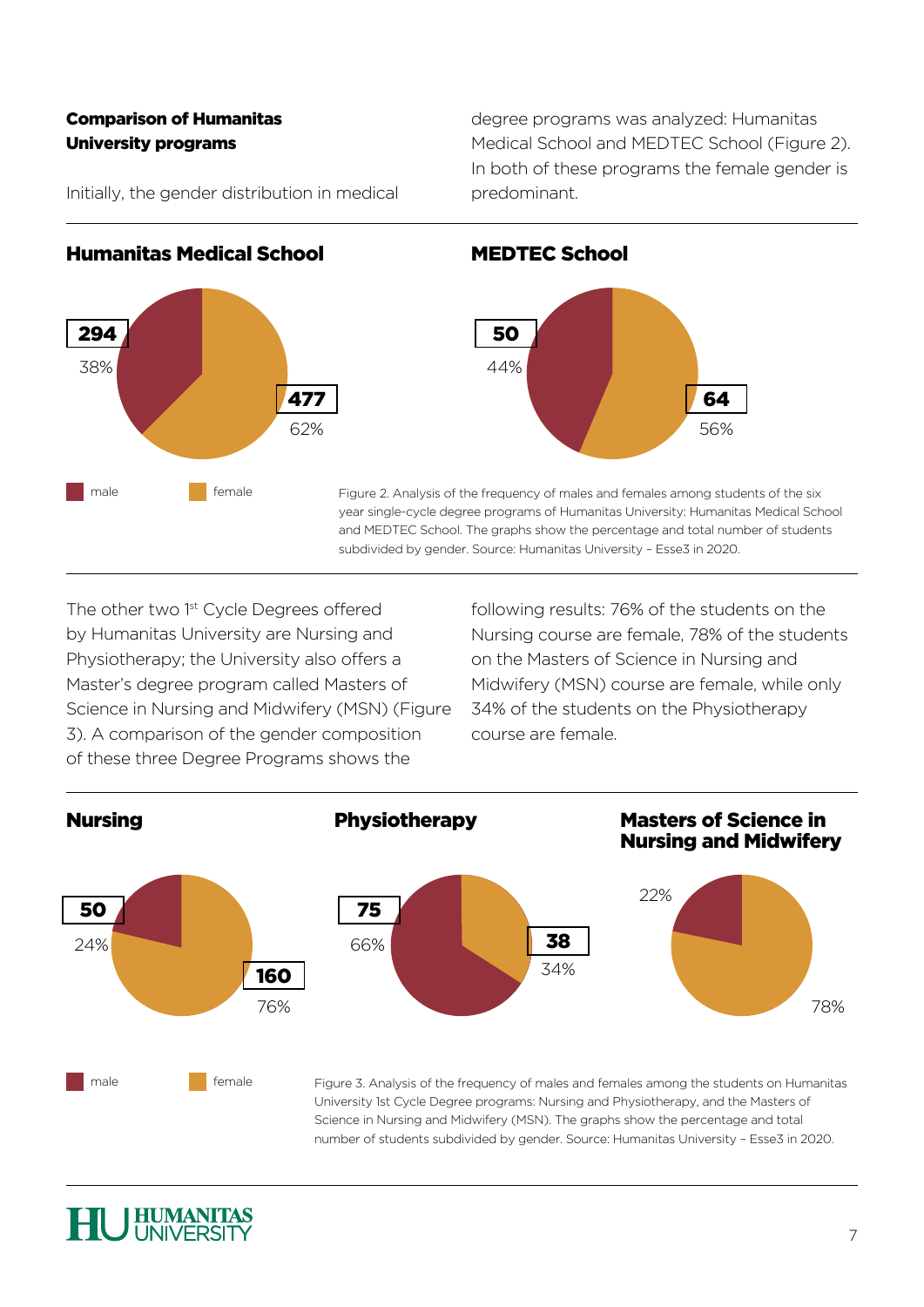An analysis of the trend from the 2017-18 academic year to the 2020-21 academic year of the aggregate data of the degree programs offered by the University shows an overall prevalence of women, with a constant trend over the years (not shown).

## Gender distribution among students,

## residents and PhD students

The graphs shown in Figure 4 show the gender distribution, distinguishing according to the phase of the students' university career. The prevalence of the female gender among students is also confirmed among PhD students, while there is a substantial equivalence among the residents.



This analysis was then deepened to assess the gender distribution in the various Medical Specialty Schools. The graph in Figure 5 shows the gender distribution of the residents, distinguishing between the different areas of

Composition of gender as a percentage

Composition of gender as a percentage

the Medical Specialty School. The surgical and service areas are generally preferred by the male gender; on the contrary, the medical area has a majority of female gender.



# % of residents subdivided by area and by gender



male **female** 

Figure 5. Analysis of the gender distribution of Humanitas University residents by area. Source: Esse3 at 2020-2021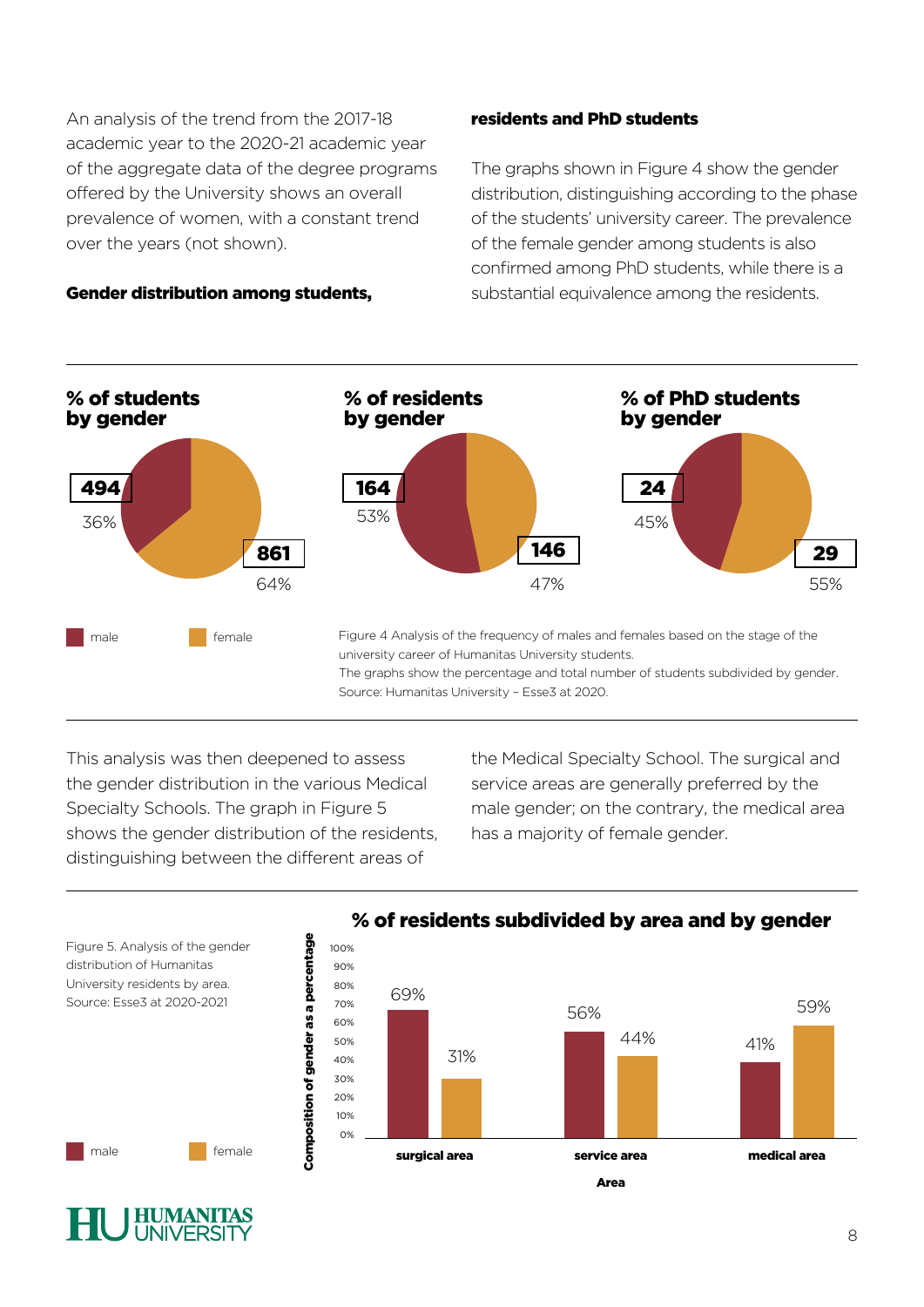



An analysis of the percentage distribution of genders among the various Medical Specialty Schools brought out some strong areas of imbalance (Figure 6). For example, Radiotherapy, Nuclear Medicine, Endocrinology and Metabolic Diseases see a strong presence of the female gender; in contrast, schools such as Urology, Orthopedics and Traumatology, and Neurosurgery are more frequently chosen by male residents.

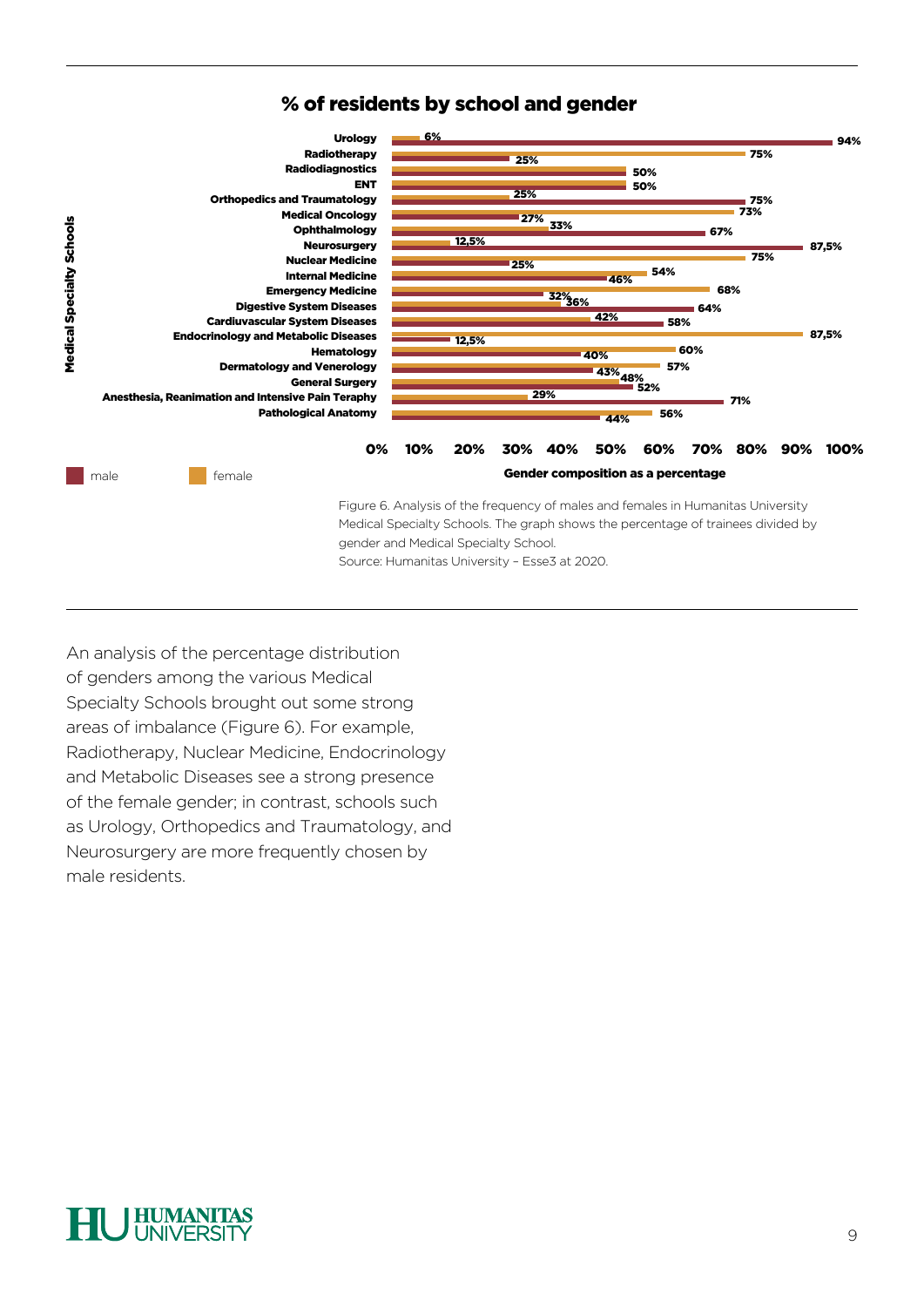# 3.2. Gender composition of staff

## 3.2.1. Faculty

The term 'Faculty' refers in particular to three kinds of figures, placed in order following the normal progression in a university career:

- Fixed-term Assistant Professors
- Associate Professors
- Full Professors

Non-tenure track Professors were taken into consideration only in the Faculty as a whole

and not disaggregated by position, due to their small percentage. Furthermore, for the sake of simplicity, Permanent Assistant Professors have been aggregated under the entry of Fixed-term Assistant Professors, since this is a role that is gradually disappearing.

Comparison with Vita-Salute San Raffaele University (Milan) and Campus Bio-Medico University (Rome) from 2015 to 2020

## Comparison with Vita-Salute San Raffaele University and Campus Bio-Medico University of gender distribution in the Faculty



male female

Figure 7. Analysis of frequency of males and females in the Faculty of Humanitas University in comparison with Vita-Salute San Raffaele University (Milan) and Campus Bio-medico (Rome), in the years 2015-2021. The graph shows the percentage and total number of Faculty members, including non-tenure track Professors. Source: Cerca Università (cineca.it)

The female gender is therefore in the minority in all three universities considered, in the whole period of time analyzed

Considering the trend of the female gender compared to the male gender and the total population of the Faculty, this was in a clear minority in all three universities throughout the period considered. In fact, in the period from 2015 to 2020, the female percentage of the Faculty in Humanitas University remained constant at around 22%.

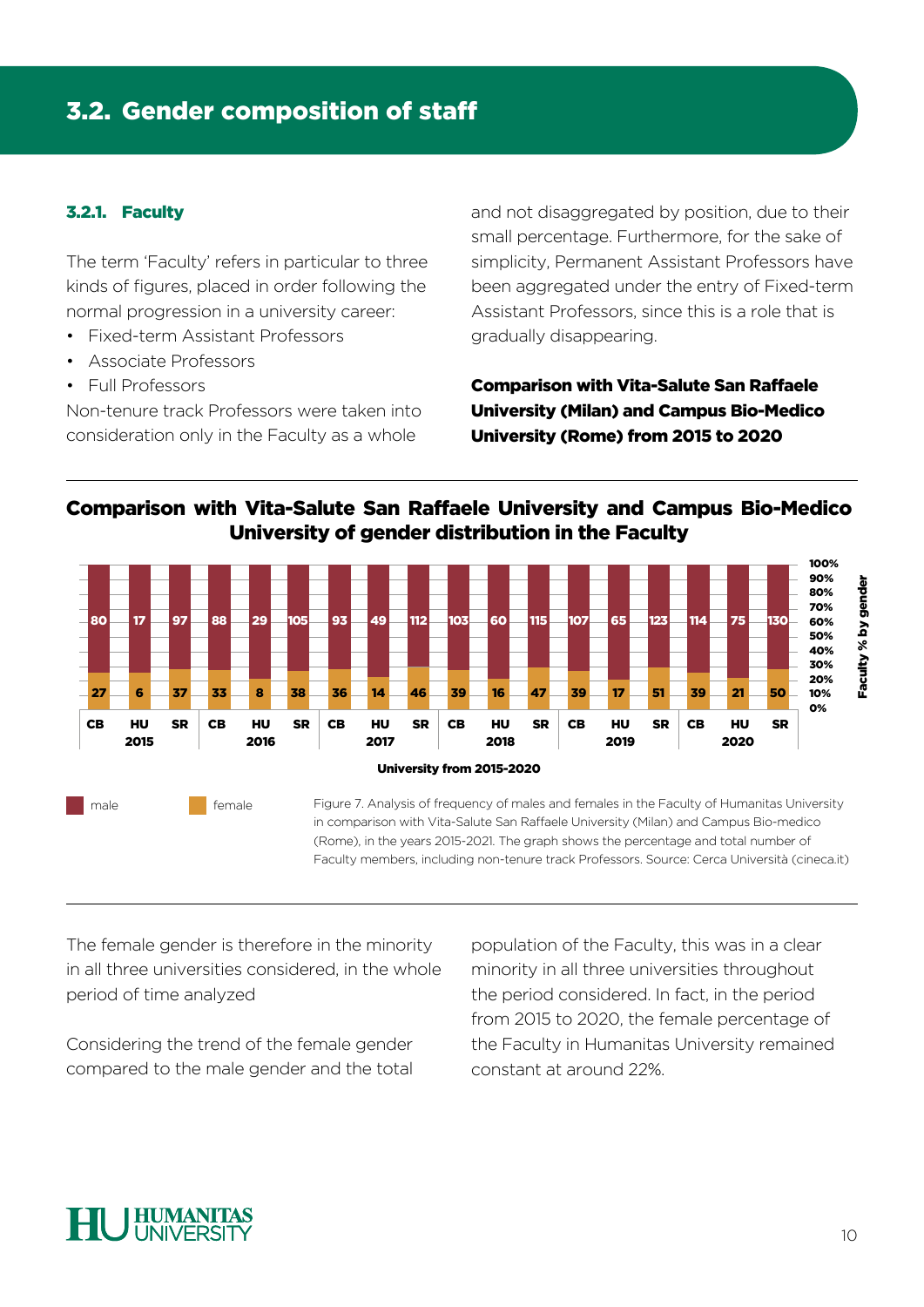## Composition of the Humanitas University Faculty in the period 2015-2020

More specifically, the composition of the Humanitas University Faculty was investigated in the period from 2015 to 2020, distinguishing between Full Professors (FP), Associate Professors (AP) and Assistant Professors (R). The graph in Figure 8 highlights the very rapid growth of the Humanitas University Faculty

over the 5 years considered. Furthermore, it makes it possible to distinguish the three bands into which the Faculty has been divided, showing that the greatest separation between the two genders occurs in the First Band, that is, among the Full Professors. The gap between the male and female gender concerns all the bands, but becomes increasingly marked in the upper bands.



## Gender composition of the Humanitas University Faculty from 2015 to 2020

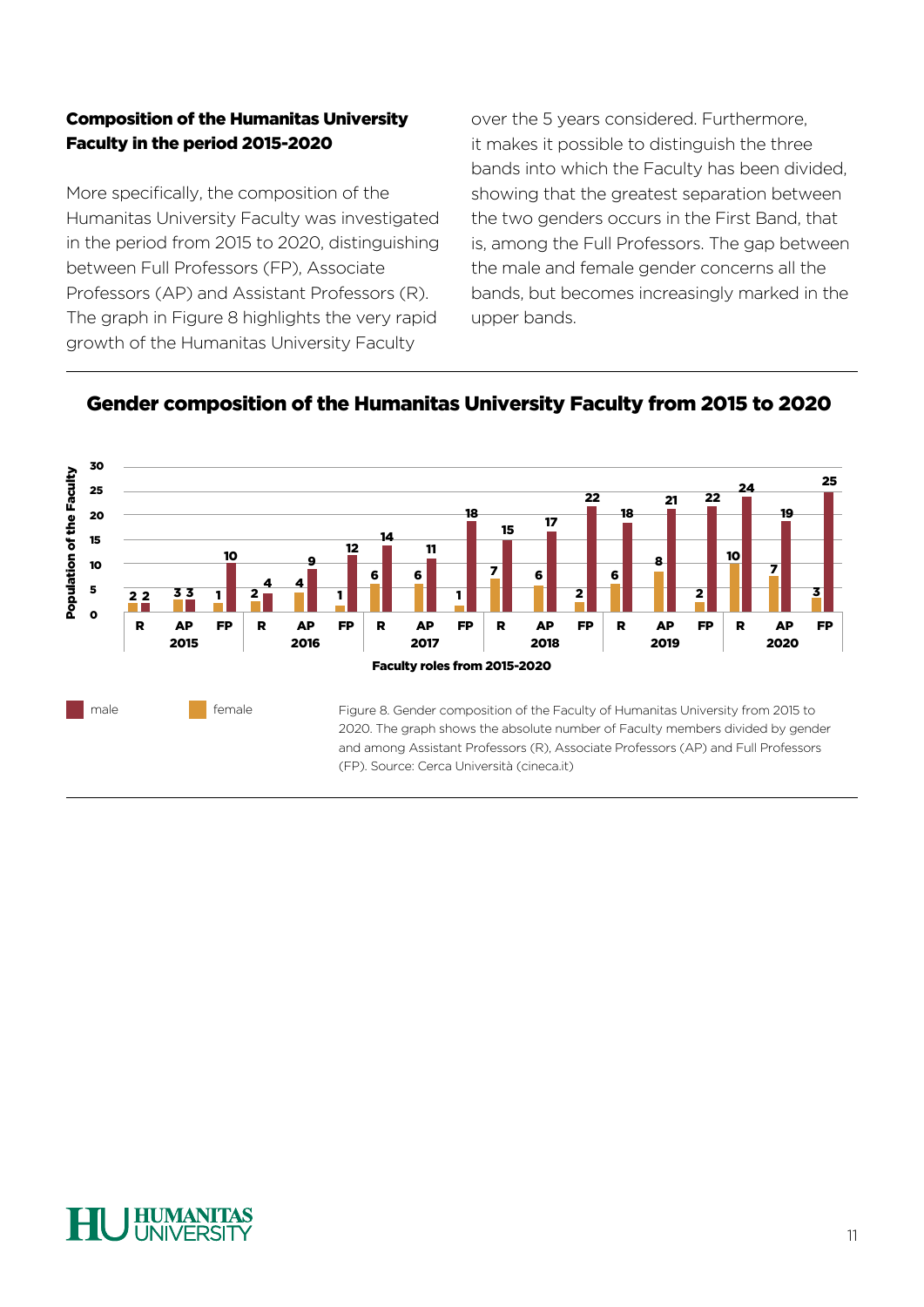Comparison of gender distribution in the Faculty (FP, AP and R) in the clinical and preclinical areas

The gender distribution was then analyzed by distinguishing between the clinical area and the preclinical areas; the analysis highlights a great imbalance between these two areas (Figure 9).



## Comparison of Faculty gender distribution in clinical and preclinical areas

Geographic contexts distinguished by clinical and preclinical areas

Figure 9. Gender distribution in the Faculty (R, AP, FP) of Humanitas University divided by preclinical and clinical area, in comparison with universities in other geographic locations. The graph shows the percentage and the absolute number of Faculty members. Source: Cerca Università (cineca.it) at 31.12.2020

The situation of Humanitas University was then compared with different geographic locations, progressively smaller and more similar to the Humanitas context (in order: Italy, North-West Italy, Lombardy, Vita-Salute San Raffaele University). Concerning the distinction between clinical and preclinical areas, given that there is no official classification in this regard, those scientific disciplinary sectors which involve assistance and patient care activities are included in the clinical area, while in the preclinical area are those sectors which primarily involve basic research. The population considered is made up of members of the Faculty belonging to the areas of Competition Sectors 05 (Biological Sciences)

and 06 (Medical Sciences), divided into clinical and preclinical areas and according to the geographic criterion of the university they belong to.

As shown by the graph, there is a clear prevalence of the male gender in clinical areas, which stands at 69% in the Italian context, 74% in Lombardy, and as much as 88% in Humanitas University, higher than the areas taken in comparison. On the contrary, in considering the preclinical areas, there is a prevalence of the female gender, which is over 50% in all the areas examined (with the exception of the Vita-Salute San Raffaele University).



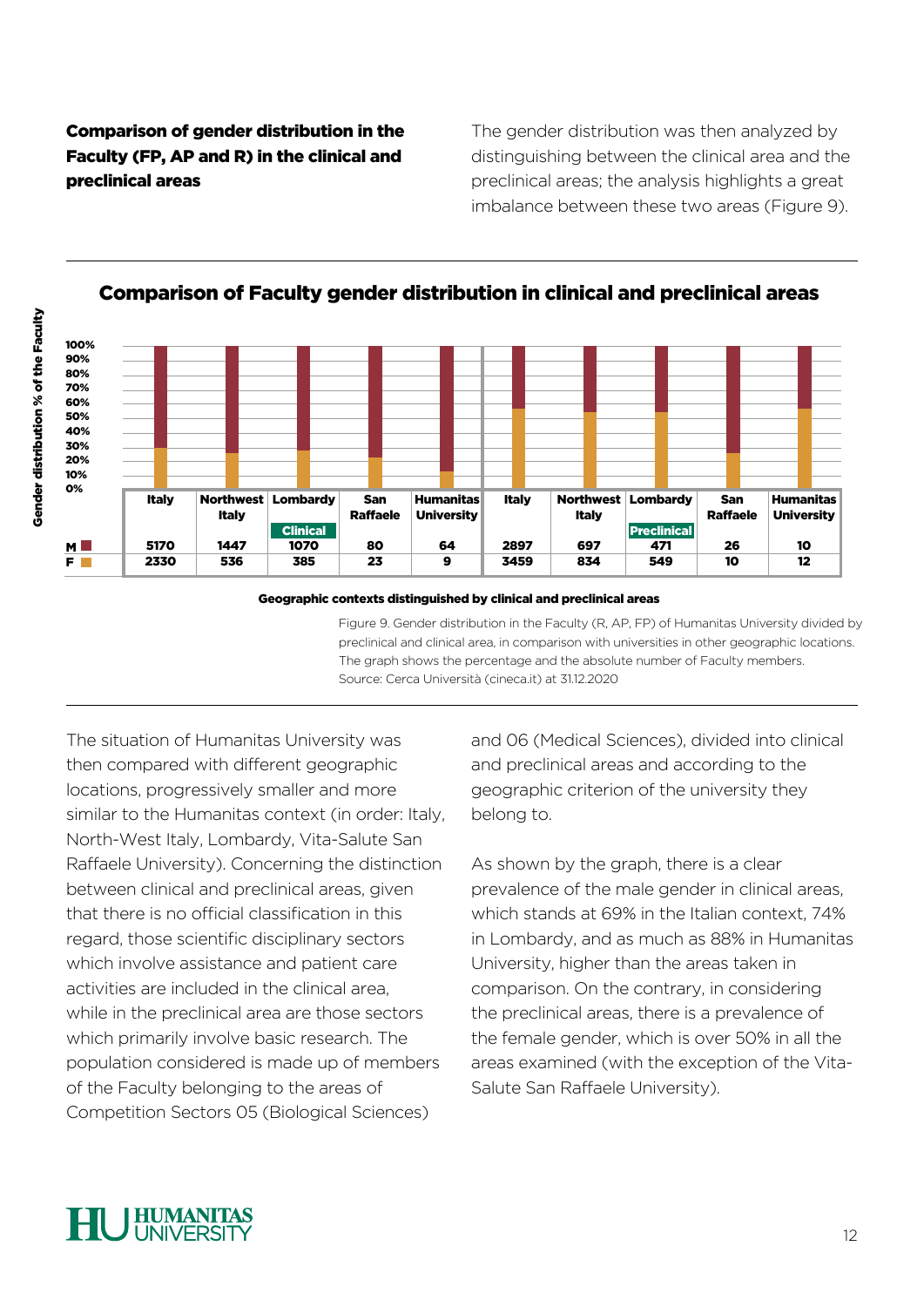## Scissor Graph - Humanitas University

The graph shown in Figure 10 shows a snapshot at 31.12.2020 of Humanitas University including university and academic careers starting from the research fellows, then highlighting the three main positions of the Faculty, in order: Assistant Professors, Associate Professors and Full Professors. By showing the gender composition in absolute numbers, this graph allows us to

identify a situation of imbalance: although the most represented gender among the fellows is the female one, as the career progresses, the male gender prevails. The number of males exceeds the number of females among the posts of research fellows and Assistant Professors; this implies that all three bands which make up the university's Faculty are mostly represented by the male gender.



Scissor Graph of Fellows and Full Professors at Humanitas University

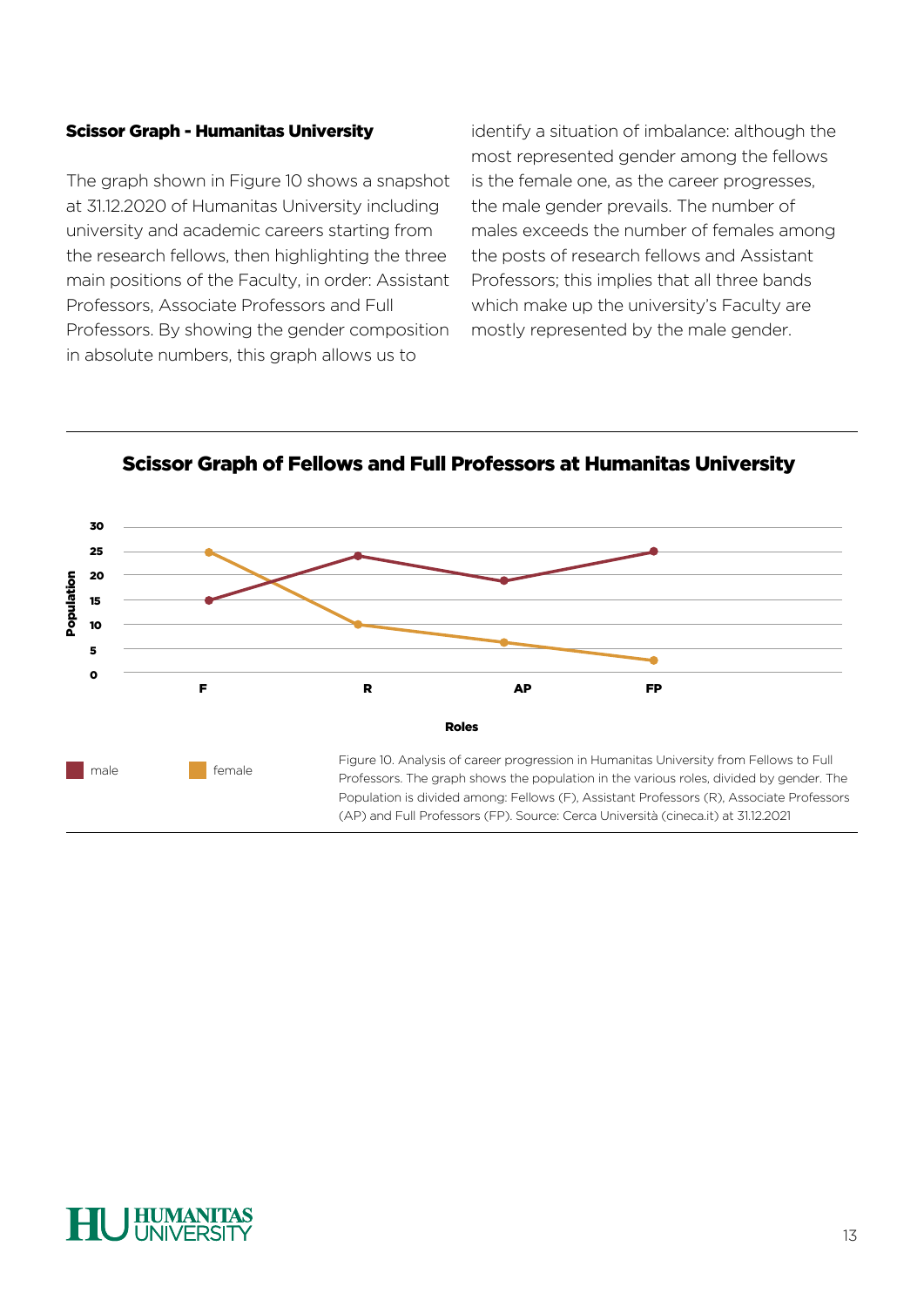To make a comparison, the members of the Faculty belonging to the Scientific Disciplinary Sectors of areas 05 – Biological Sciences and 06 – Medical Sciences were examined. This population was then divided according to the geographic criterion of the home university. The Vita-Salute San Raffaele University was also considered the most similar and, therefore, most comparable Milanese University. First and foremost, there is an evident gap in all the contexts taken as a reference. In addition, the point of detachment, and therefore of the ascent of the male gender and the descent of the female presence, is the same in all the contexts analyzed, i.e., among the roles of Fellows and Assistant Professors.



areas 05 (Biological Sciences) and 06 (Medical Sciences), grouped according to geographic criteria (Italy, Northwest Italy and Lombardy) and including the Vita-Salute San Raffaele University (Milan). The graphs show the population in each role, divided by gender. The Population is divided among: Fellows (F), Assistant Professors (R), Associate Professors (AP) and Full Professors (FP). Source: USTAT - International Indicators (miur.it) as of 2019

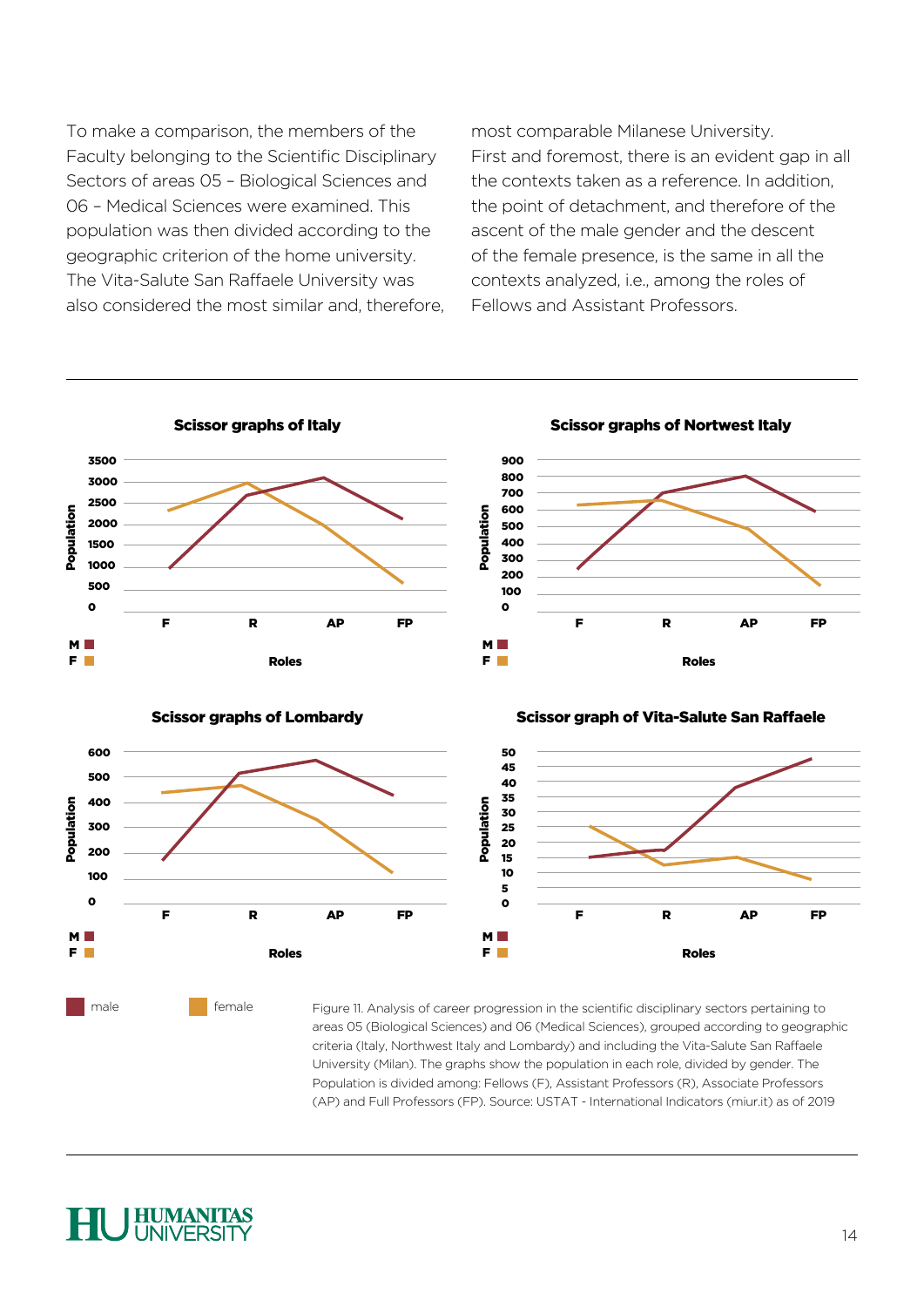Using these data, it is also possible to calculate the Humanitas University Glass Ceiling Index (GCI), which can also be compared with that of the contexts analyzed here, in order to provide an unambiguous measure of the degree of vertical segregation which the university is

affected by, in comparison with the other geographic contexts taken as a reference. The Glass Ceiling Index is calculated in the European Commission report "She Figures 2018" as follows:



This index<sup>1</sup> shows a situation of parity where it equals 1, a situation of female prevalence where it is less than 1, and a situation of male prevalence, and therefore the presence of a glass ceiling, with an index greater than 1. Proceeding with the comparison illustrated so far, the GCI referred to the members of the Faculty relating to areas 05 (Biological sciences) and 06 (Medical Sciences) is equal to:

- 1.75 for the Italian context
- 1.84 for North-West Italy
- 1.85 in the Lombardy context
- 1.89 for the Vita-Salute San Raffaele University
- 2.12 for Humanitas University

Consequently, the Humanitas University Glass

#### 1 Where:

F\_R= Number of female Assistant Professors F\_AP= Number of female Associate Professors F\_FP= Number of female Full Professors M\_R= Number of male Assistant Professors M\_AP= Number of male Associate Professors M\_FP= Number of male Full Professors

Ceiling Index is higher than that of all the contexts compared, highlighting a problem of vertical segregation.

The scissor graph in Figure 12 shows (and therefore confirms) the gap between genders, expressed as percentages of the total, summarizing what has been analyzed so far: namely, that the female gender is the most represented among students, is equal to about half among the residents, and is also predominant among PhD students and fellows. In the academic career, however, the situation is reversed, and starting from the figure of the Assistant Professors, the most represented gender becomes the male one, increasing up to the figure of Full Professor.

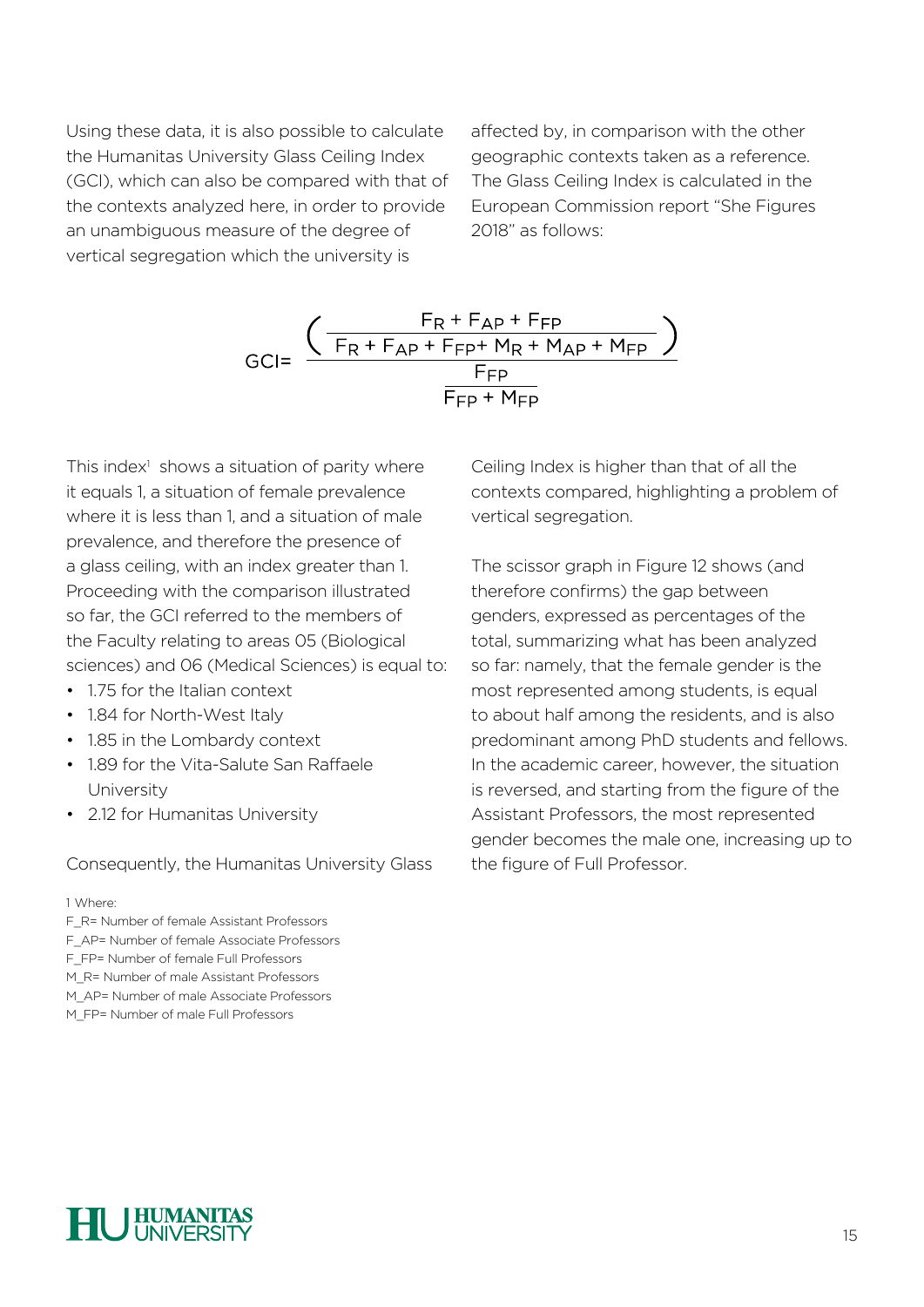

## Scissor graph of Humanitas University

## Institutional positions

At the end of the analysis of the composition of the University Faculty, an analysis of the gender composition was carried out with regard to the main institutional positions.

Starting from the most important academic position, the Rector of Humanitas University is male. Subsequently, both of the Singlecycle Degree Programs, Humanitas Medical School and MEDTEC School, taught by the University are chaired by female professors. On the contrary, the Degree Programs in Nursing and Physiotherapy have male presidents. The situation of parity is maintained by taking into

consideration the Rector's delegates: two of the female gender and two of the male gender. On the other hand, there is a situation of imbalance in favor of the female gender as regards the PhD courses, whose coordinators are both female. At the other extreme, a situation of imbalance in favor of the male gender is clearly evident among the directors of the Medical Specialty Schools, of which 18 are male and only 3 female.

The two main academic bodies were then considered: the Department Committee and the Academic Senate. Both see a prevalence of the male gender (Figure 13).

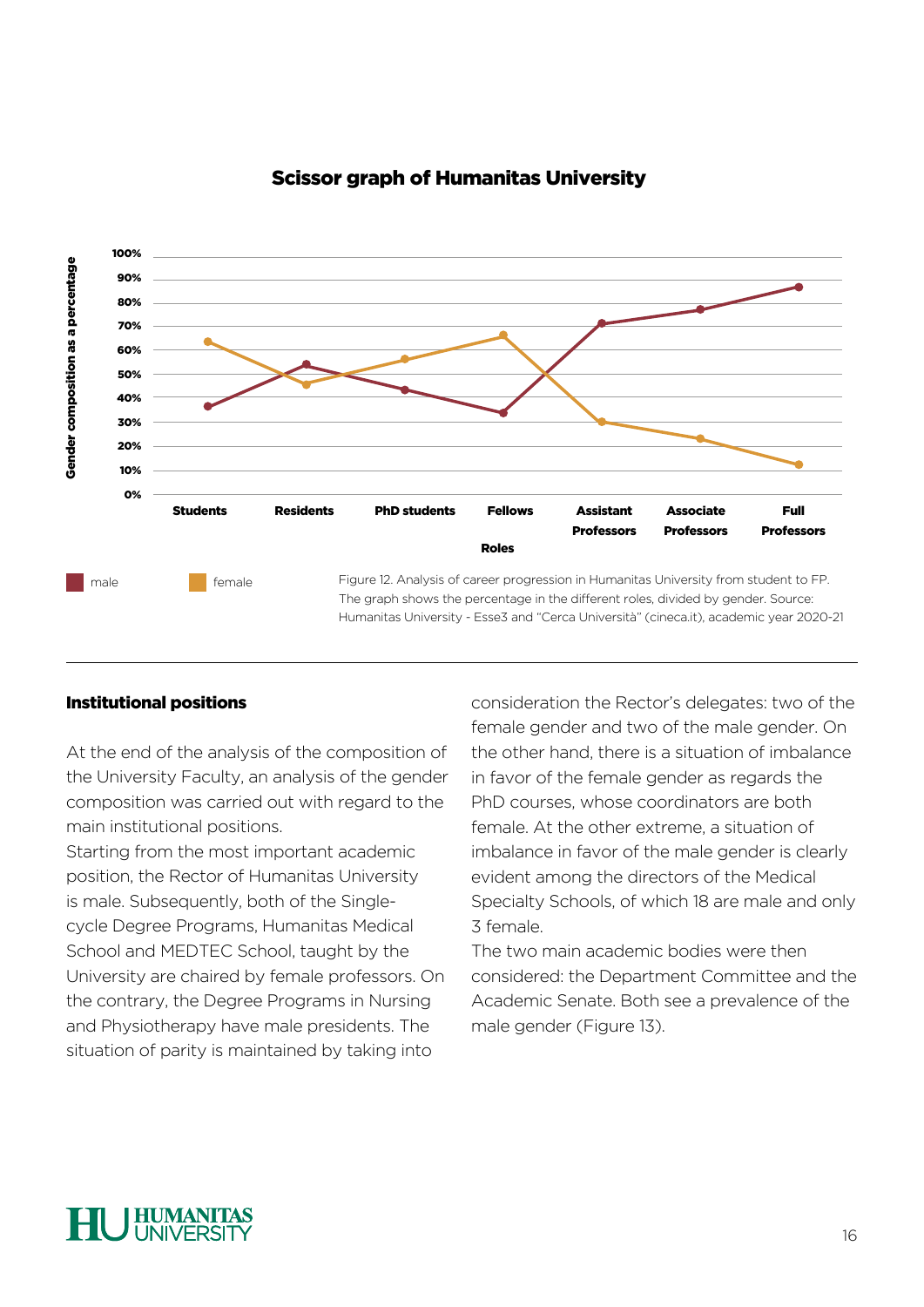

Finally, an analysis of the composition of the International Advisory Board of Humanitas University shows a prevalence of the male gender (Figure 14).



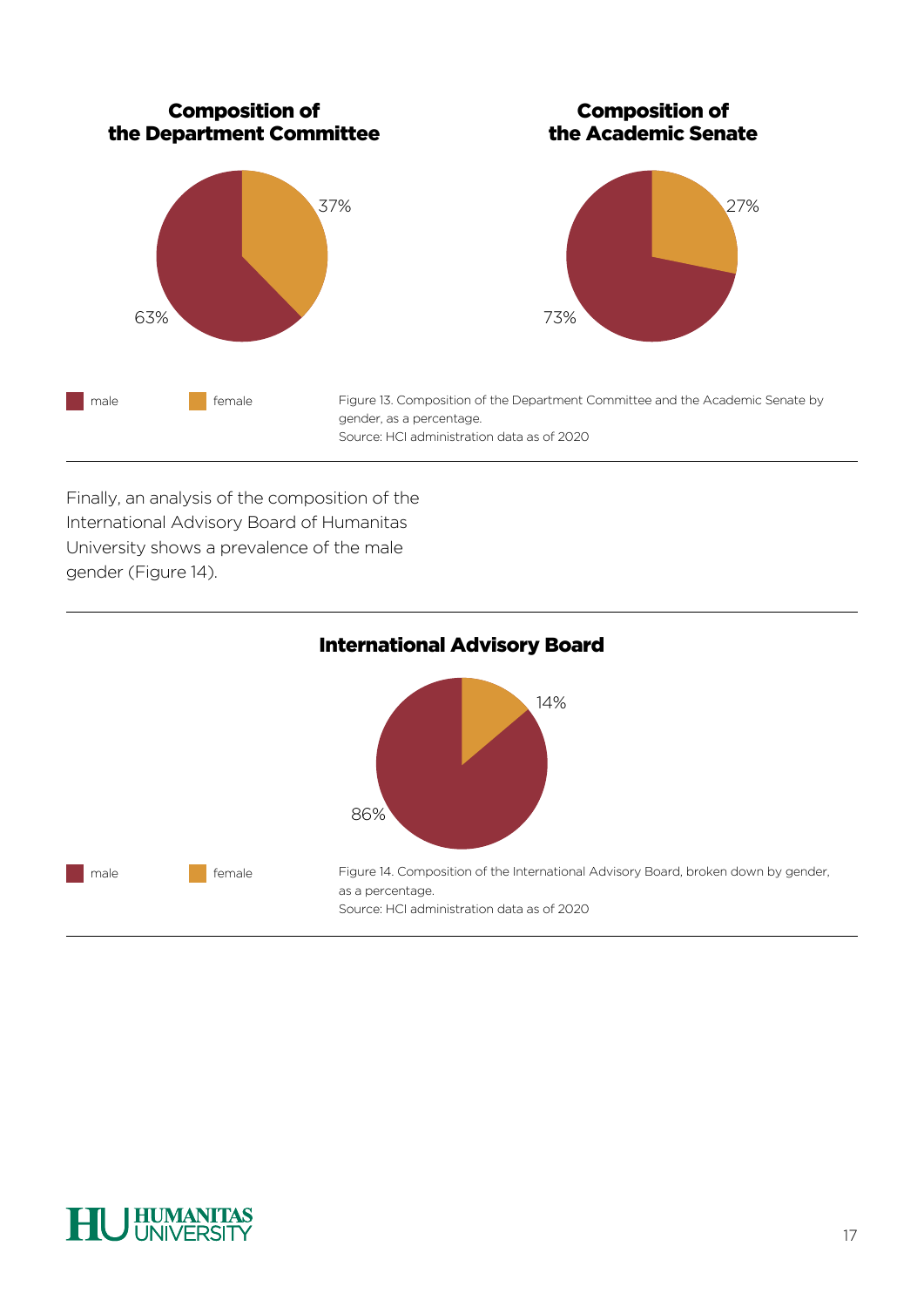## Gender composition among evaluation committees

The graph in Figure 15 shows the number of evaluation committees for the filling of positions of Full Professors, Associate Professors, Fixedterm Assistant Professors of type a and type b, from 2017 to 2020, distinguishing on the basis of the gender composition of the three members of the commissions (3 females and 0 males; 2 females and 1 male; 1 female and 2 males; 0 females and 3 males).

## No. of commissions distinguished by gender composition from 2017 to 2020



Figure 15. Number of evaluation committees to cover new positions from 2017 to 2020, broken down on the basis of gender composition. Source: HCI administration data

From 2017 to 2020, the following commissions met:

- 46 commissions made up of all three male members
- 31 commissions made up of three members, two of which were male and one female
- 6 commissions made up of two female

members and one male member

• 0 commissions made up of three female members

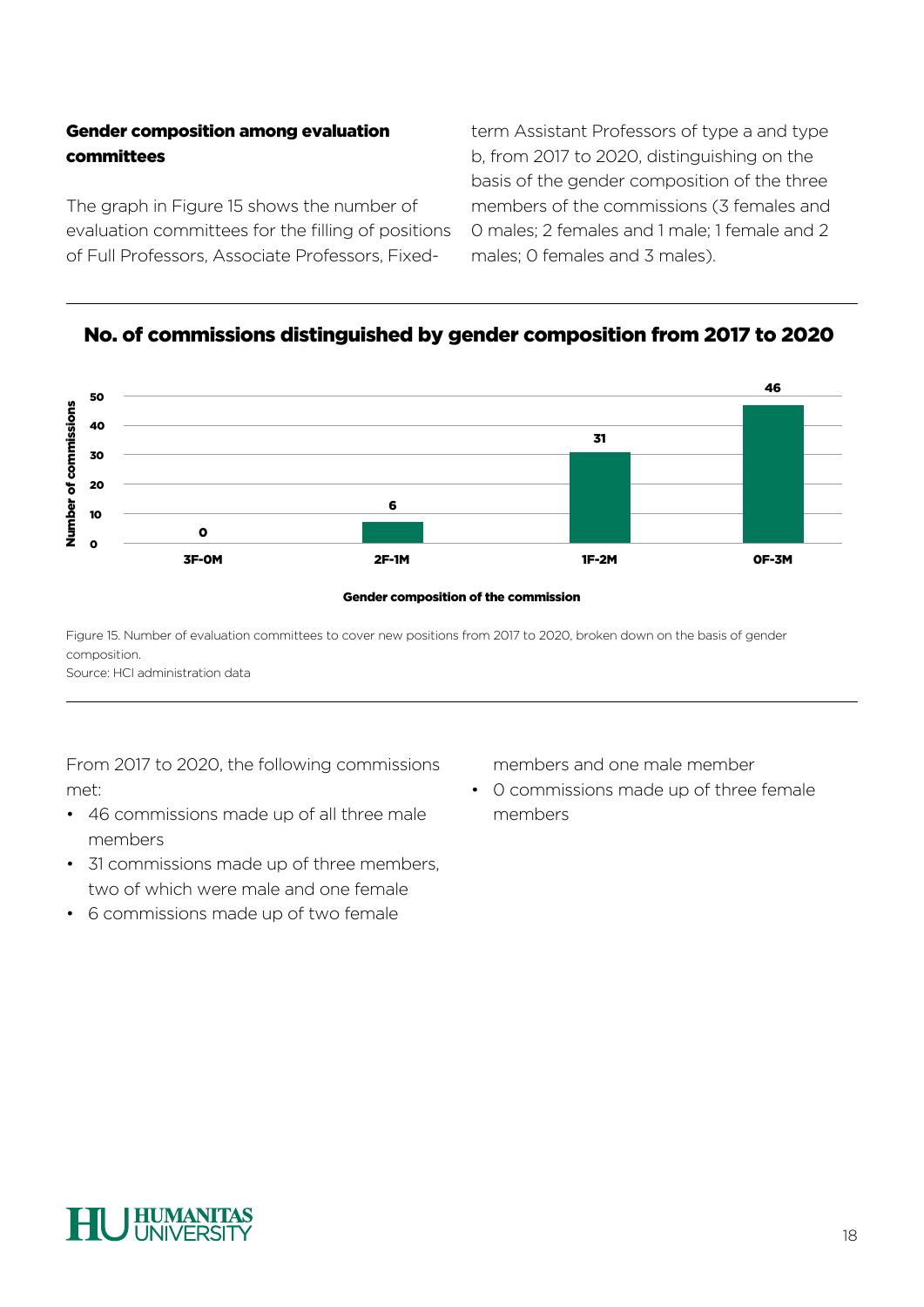## 3.2.2. Staff

As for the staff, within Humanitas University there are two levels of hierarchy: employees and managers. As shown in figure 16, among the employees the female gender is more numerous than the male one, while among the executives there are more individuals of the male gender than the female one.



Gender distribution of Humanitas University staff

As a final point, the Board of Directors, that is, the main decision-making body of Humanitas

University, is made up of 9 members, all male (Figure 17).



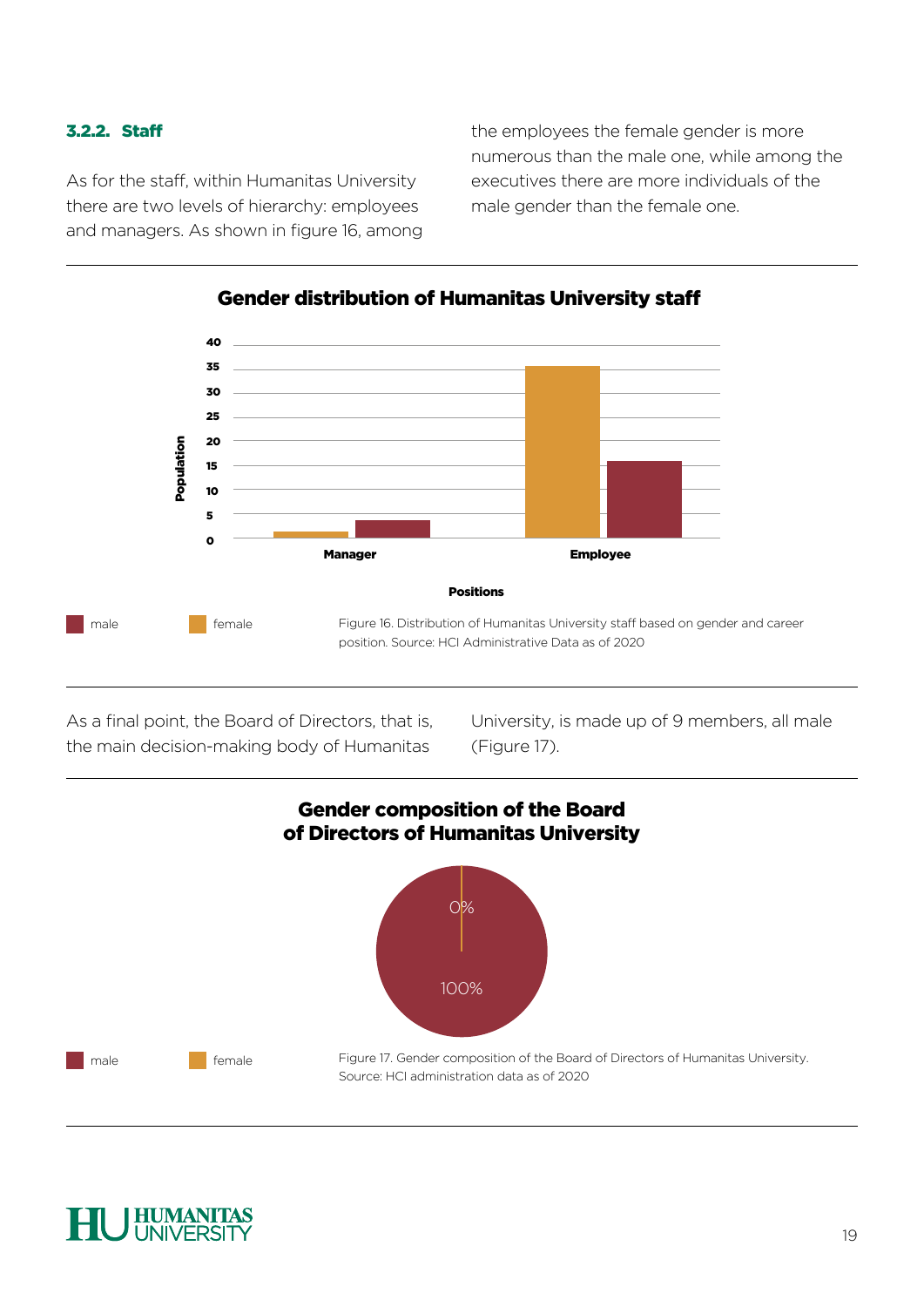# 3.3. Research and teaching programs

Considering the University's ranking in the medical and health fields, the impact of gender medicine in the teaching programs was assessed.<sup>2</sup> In this case, a lack of specific structured information and data on the presence or otherwise within the courses of topics related to gender medicine was noted. A questionnaire was therefore compiled, addressed to all course coordinators, aimed at understanding whether topics related to gender medicine are dealt with within their respective courses, and if so, what exactly they refer to. The questionnaire was administered to 70 teachers, of whom 57% replied. Among the respondents, 58% (23 teachers) stated that issues related to gender medicine are dealt with on the courses they coordinate.

The situation for each Degree Program is as follows:

- Medicine: 9 out of 13 courses deal with gender issues (69%)
- MEDTEC: 4 out of 5 courses deal with gender issues (80%)
- Nursing sciences: 7 out of 18 courses deal with gender issues (39%)
- Master of Science in Nursing and Midwifery: 1 course out of 2 deals with gender issues (50%)
- Physiotherapy: 2 out of 7 courses deal with gender issues (29%)

Instead, 17 teachers, or 42% of the respondents, replied that no issues related to gender medicine are dealt with on the courses they coordinate.

2 Below is a definition of gender medicine that was adhered to during the work: "Therefore, according to the WHO indication, Gender Medicine is defined as the study of the influence of biological (defined by sex) and socioeconomic and cultural (defined by gender) differences on the state of health and disease of each person. In fact, many diseases common to men and women very often have different incidence, symptoms and severity. Men and women may also have a different response to therapy and adverse drug reactions. Access to treatment also has significant gender-related inequalities." Plan for the application and dissemination of Gender Medicine (in implementation of Article 3, paragraph 1, Law 3/2018) of the Ministry of Health https://www.salute.gov.it/imgs/C\_17\_pubblicazioni\_2860\_allegato.pdf).

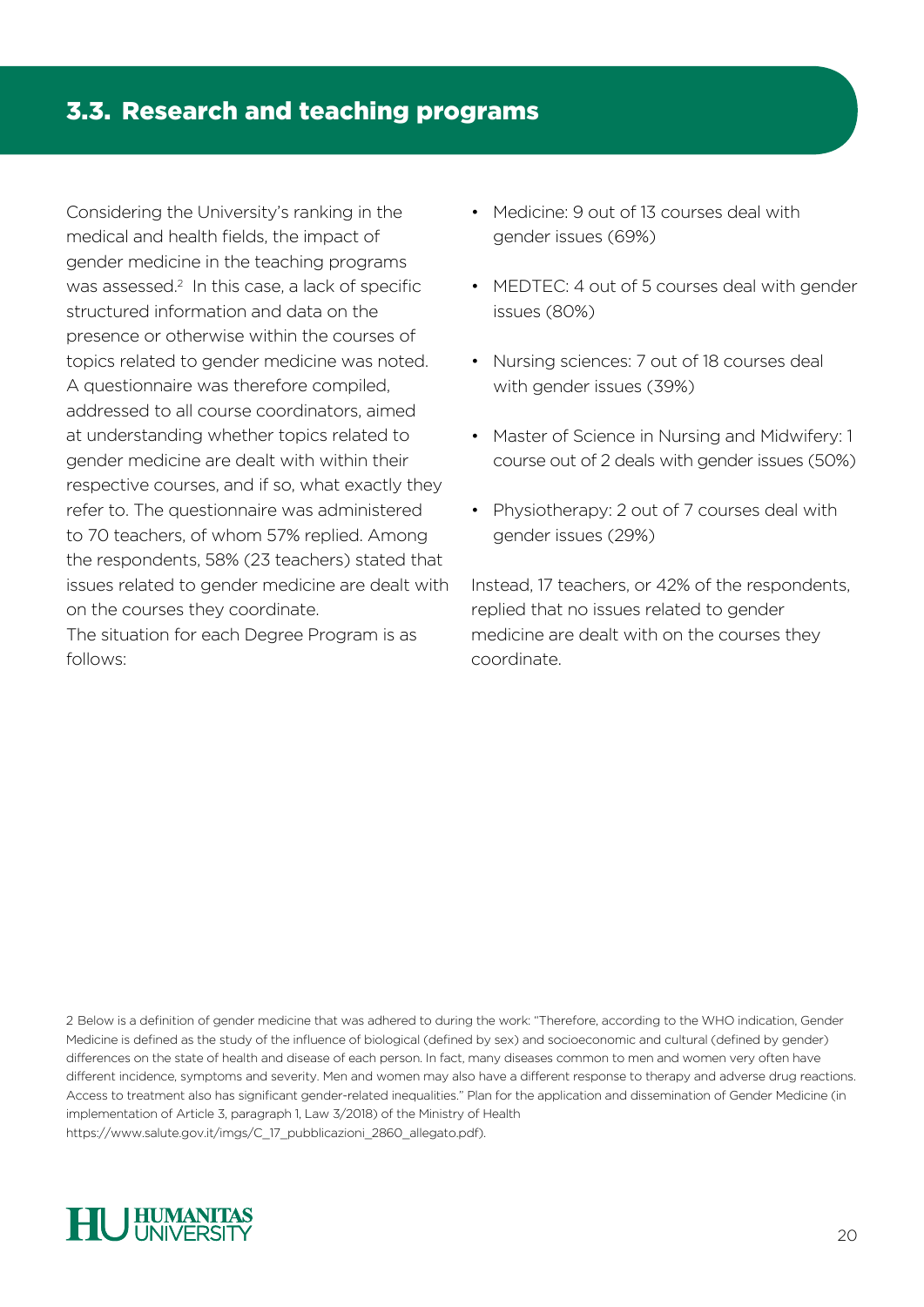To understand the current situation in terms of combating gender-based violence, the main documents on the topic were examined, in particular:

- Code of Ethics guidelines and regulations of integrity and transparency
- Student Code of Conduct
- Research Code of Conduct

The Research Code of Conduct is a document which promotes research integrity, condemning all forms of scientific misconduct, and acting appropriately against any hint of research misconduct (RM). Focusing as it does on the issue of scientific conduct and the rules of ethical behavior in the field of scientific research, it contains no provisions on the subject of gender.

The Student Code of Conduct contains some relevant measures in order to combat violence and gender discrimination. Article 3 states a prohibition on any form of aggression or harassment, condemning any behavior of physical and psychological violence and in general any act that could damage the health of students. The sanctions in the event of violation range from suspension from studies for a minimum of 1 year up to expulsion from the University for acts of brawling that generate serious injuries, or for sexual or racial harassment and violence. Article 16 establishes the right and duty of students to submit reports of improper behavior which breach the provisions of the Code. To

favor and encourage such reports, there is a whistleblowing channel, which guarantees protection for anyone reporting such behavior. Preliminary investigations for the evaluation and taking of decisions regarding conduct contrary to the code is entrusted to a Commission made up of the Rector, the General Director and two members of the Faculty appointed by the Rector, who, at the conclusion of their preliminary investigation, present an applicable sanction on the basis of the provisions of the Code to the Department Council.

Finally, the Code of Ethics, which affects all major stakeholders of the University, prohibits discrimination in the treatment of staff, as well as any other person collaborating with the University. The Code specifies that workers must be managed offering equal opportunities and without any political, trade-union, religious, racial, language or sexual discrimination. Furthermore, there is a strong condemnation of any form of violence or sexual harassment or references to personal and cultural differences. Accordingly, the Code specifies that Humanitas University will not tolerate any form of abuse, coercion, bullying or harassment of a sexual, physical, psychological, or other nature. The Code establishes the need to avoid behaviors or expressions which could upset the sensibility of the person and clarifies that the related guidelines prevail over the instructions given by the internal hierarchical organization. Acceptance of compliance with these guidelines is a necessary condition for undertaking any working relationship with the University, as well as for joining it as students. In this case too, the code includes the right and

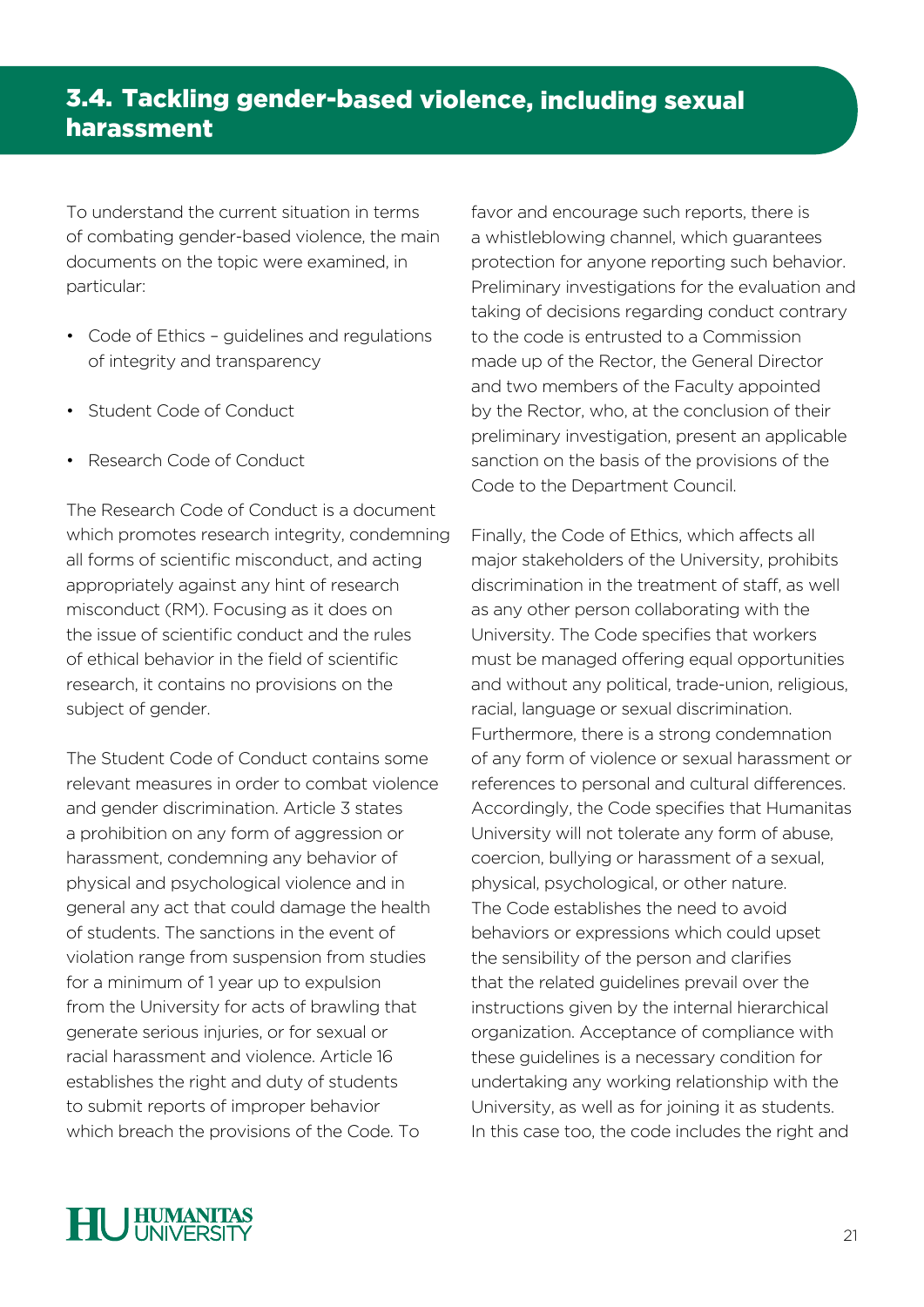duty of interested persons to submit reports on violations, providing a dedicated e-mail address and a whistleblowing platform to do so, through which the confidentiality of the whistleblower's

identity is ensured as is the confidential nature of the information received. Any violations of the above lead to the application of disciplinary sanctions.

# 3.5. Balance between private life and working life

To understand the current situation regarding the balance between private life and working life, the Humanitas Welfare system for the year 2021 was examined, which applies equally to the Humanitas University.

The welfare system concerns staff with the following characteristics:

- o Permanent employment contract
- o Fixed-term employment contract with a minimum duration of 12 months

o Income range up to 40,000 Euro gross (inclusive) determined on the basis of the social security taxable income of the previous year (total income 2020) including freelance payments for employees hired as of 31/12/2020; income bracket up to 40,000 Euro gross (inclusive) determined on the basis of the theoretical annual global remuneration as of 30/06/2021, for employees hired as of 30/06/2021.

o Theoretical annual global salary as at 31/12/2020 up to 40,000 Euro gross (inclusive) if the same is higher than the social security taxable income of the previous year, for employees hired as of 31/12/2020.

The 2021 plan, called "My Welfare" provides for the beneficiary employee a welfare account of  $\epsilon$  450.00 for employees at 31/12/2020 and  $\epsilon$ 250.00 for employees at 30/06/2021.

Through this plan, those able to benefit from it can spend the share of €450 or €250 on a vast and differentiated series of services, referring to different areas, such as education, health, family, public transport, culture and leisure.

For employees who fall within the income brackets equal to/up to  $\in$  40,000 per annum, it is possible to take advantage of an additional annual reimbursement of  $\epsilon$  1,000 per family unit, for each child, for the crèche service. Furthermore, Humanitas guarantees some services which are not conditional on income, such as social security and welfare consultancy services, psychological counseling, nursery at discounted prices and hours.

In addition to the welfare plan, there is the "Humanitas for All" program, which is independent of income and can therefore be enjoyed by all employees. This program includes different initiatives, which include, for example, training workshops to develop professional skills, webinars to promote personal wellbeing, outpatient visits and laboratory tests at discounted rates, access to a summer camp, with a fixed contribution of  $\epsilon$ 150 per child by Humanitas.

With reference to the balance between working

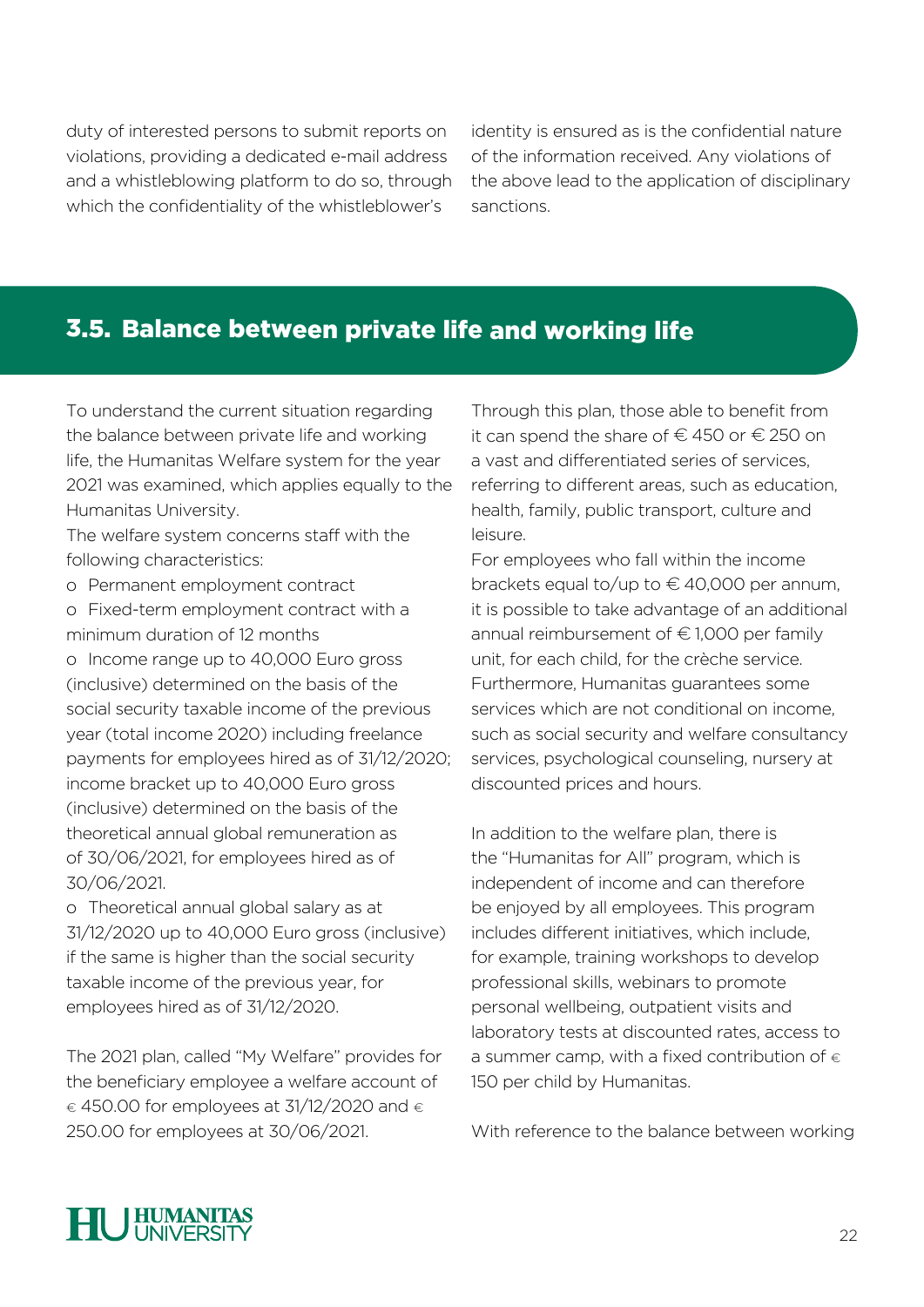life and personal and family life, the "Temporary policy for smart working", adopted internally and valid until 31 July 2021, provides for the possibility, guaranteed to the University's administrative and technical staff, to work

from home at least two or three days a week. The possibility of participating in seminars and meetings online also contributes to this flexibility.

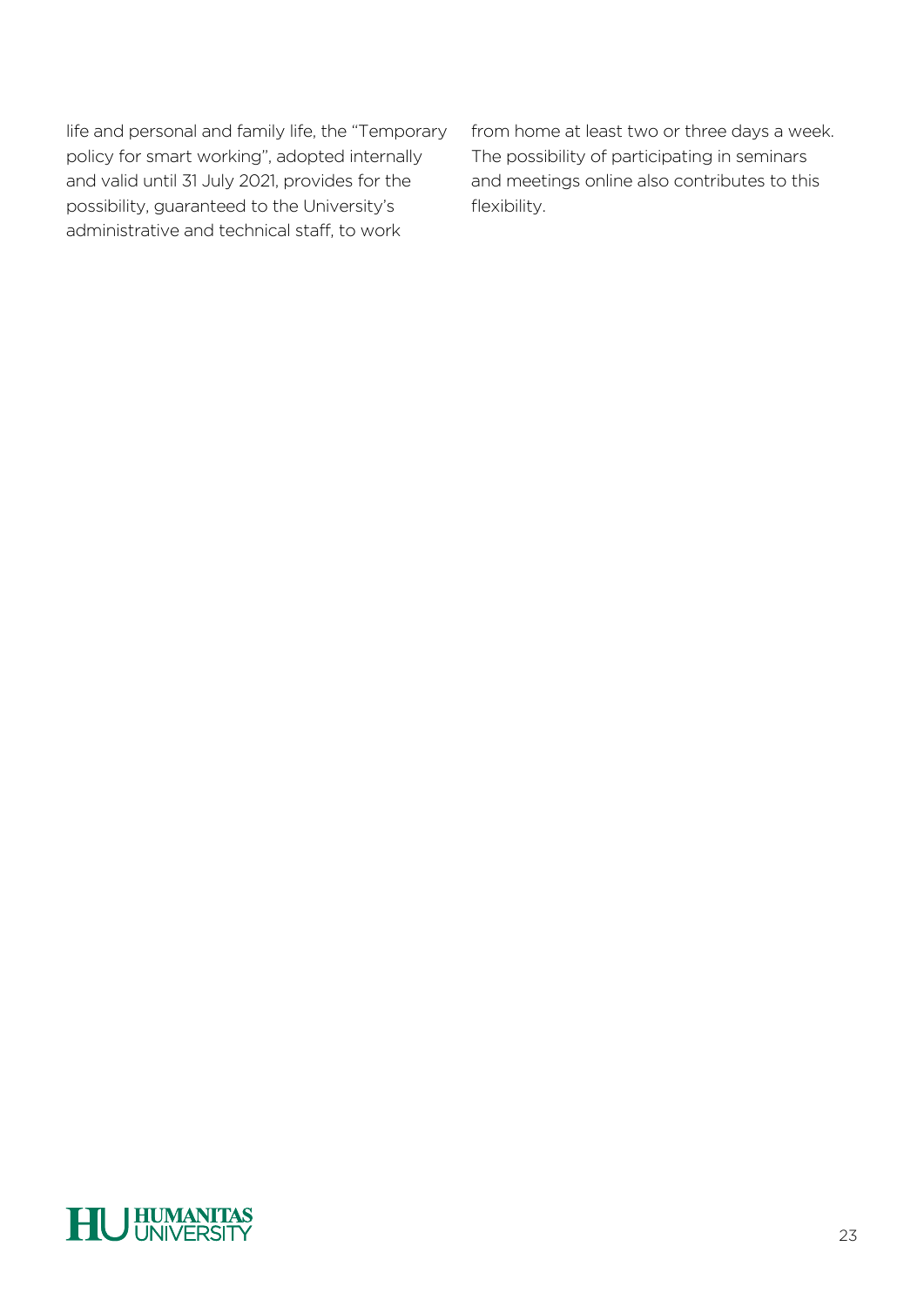# 4. ACTIONS PLANNED FOR THE PRIMARY AREAS OF INTERVENTION

# 4.1. Gender balance in executive positions and decision-making bodies

| <b>ACTION 1.1</b>             | Introduce coordinated actions with IRCCS<br>Humanitas Research Hospital and the other<br>structures networked by the Humanitas Group |
|-------------------------------|--------------------------------------------------------------------------------------------------------------------------------------|
| <b>Direct target</b>          | Faculty and research fellows, technical,<br>administrative and librarian staff, PhD students,<br>residents, and undergraduates       |
| <b>Institutional managers</b> | Rector and Chief Executive Officer                                                                                                   |
| <b>Operational managers</b>   | <b>GEP Manager</b>                                                                                                                   |
| <b>Human resources</b>        | GEP Manager and GEP Team                                                                                                             |
| Output / goal                 | Periodic harmonization of planning documents<br>and initiatives on gender issues                                                     |
| <b>Outcome</b>                | Strategic guidelines of University policies                                                                                          |
| <b>Evaluation indicator</b>   | Number of activities organized in support of<br>the initiative                                                                       |
| <b>Timescale</b>              | Medium term: 2022-2023                                                                                                               |

| <b>ACTION 1.2</b>             | Greater inclusion and gender diversity in<br>governance bodies                                                                |
|-------------------------------|-------------------------------------------------------------------------------------------------------------------------------|
| <b>Sub-action</b>             | 1. Integration of the Board of Directors with a<br>figure of the less represented gender                                      |
| <b>Direct target</b>          | Governing bodies                                                                                                              |
| <b>Institutional managers</b> | Rector, Chief Executive Officer, Director of the<br>Department, Presidents of Degree Programs.                                |
| <b>Operational managers</b>   | Governing bodies                                                                                                              |
| <b>Human resources</b>        | Support offices for government bodies                                                                                         |
| Output / goal                 | Increase in the less represented gender among<br>members of the governing bodies                                              |
| <b>Outcome</b>                | Greater inclusiveness and gender balance                                                                                      |
| <b>Evaluation indicator</b>   | Change in the percentage of the less<br>represented gender introduced in the Board of<br>Directors and other governing bodies |
| Timescale                     | Medium term: 2022-2024                                                                                                        |

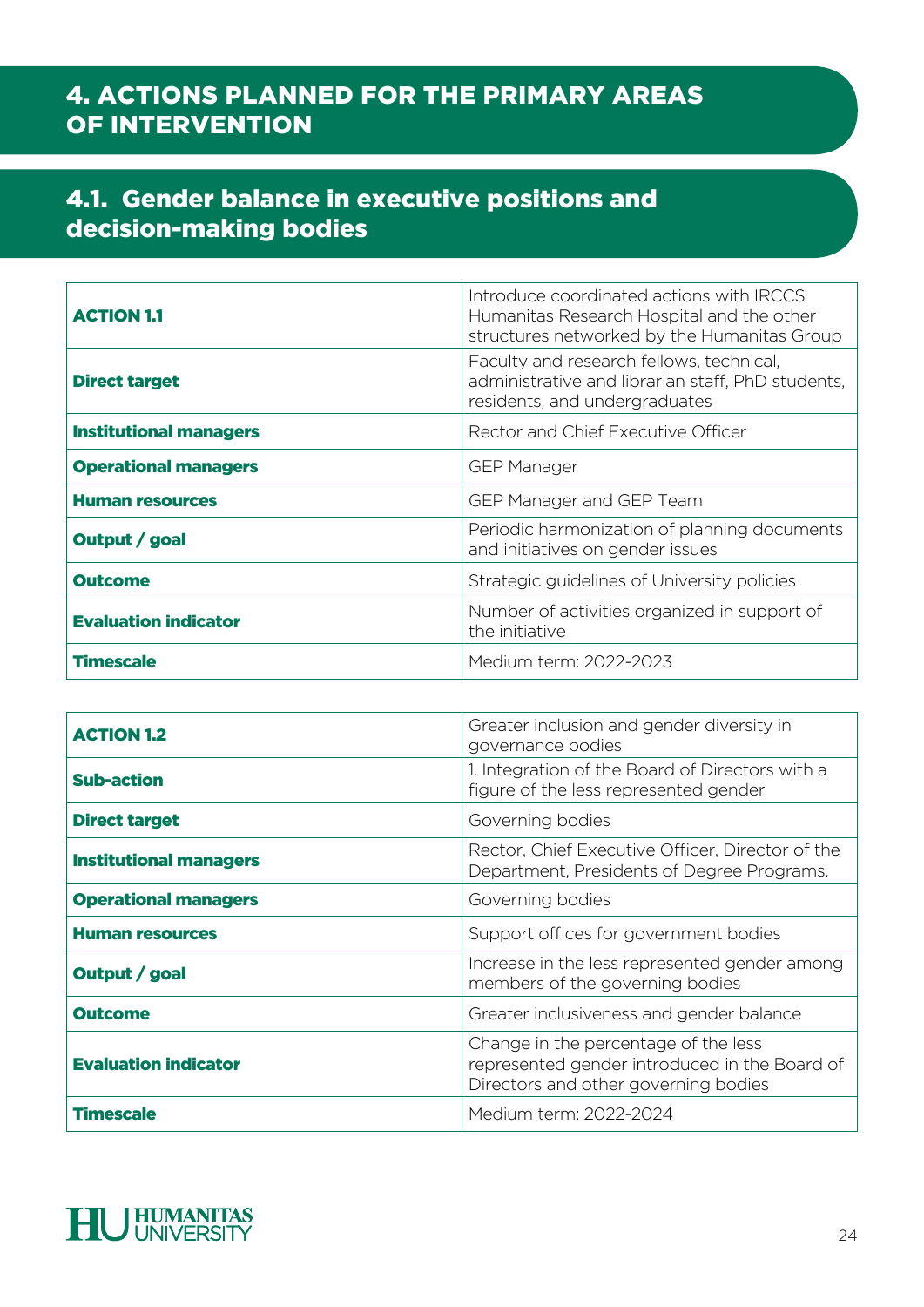| <b>ACTION 1.3</b>             | Establishment of a delegation for gender<br>equality                           |
|-------------------------------|--------------------------------------------------------------------------------|
| <b>Sub-action</b>             | 1. Institutionalization of the delegation for<br>gender equality               |
| <b>Direct target</b>          | Faculty and research fellows, technical,<br>administrative, and undergraduates |
| <b>Institutional managers</b> | Rector                                                                         |
| <b>Operational managers</b>   | Rector                                                                         |
| <b>Human resources</b>        | Office for academic staff                                                      |
| Output / goal                 | Delegation measure                                                             |
| <b>Outcome</b>                | Structural integration of gender policies in the<br>organization chart         |
| <b>Evaluation indicator</b>   | Delegation measure                                                             |
| <b>Timescale</b>              | Short term: 2022                                                               |

| <b>ACTION 1</b>               | Training for personnel in leadership positions                                                                                                                                                                                                            |
|-------------------------------|-----------------------------------------------------------------------------------------------------------------------------------------------------------------------------------------------------------------------------------------------------------|
| <b>Sub-action</b>             | 1. Design and organization of courses and<br>workshops aimed at developing empowerment<br>and inclusiveness in decision-making processes<br>2. Organization of workshops / seminars<br>with role modeling as part of welcome days,<br>e-learning courses. |
| <b>Direct target</b>          | Faculty and research fellows, technical,<br>administrative and library staff, students,<br>including executive positions.                                                                                                                                 |
| <b>Institutional managers</b> | Rector, Governance Bodies                                                                                                                                                                                                                                 |
| <b>Operational managers</b>   | GEP Team / Expert / IRCCS training office                                                                                                                                                                                                                 |
| Output / goal                 | Training courses and workshops                                                                                                                                                                                                                            |
| <b>Outcome</b>                | Increase in the female component in leadership<br>positions; inclusive policy                                                                                                                                                                             |
| <b>Evaluation indicator</b>   | Number of courses and workshops organized                                                                                                                                                                                                                 |
| <b>Timescale</b>              | Medium term: 2022-2024                                                                                                                                                                                                                                    |

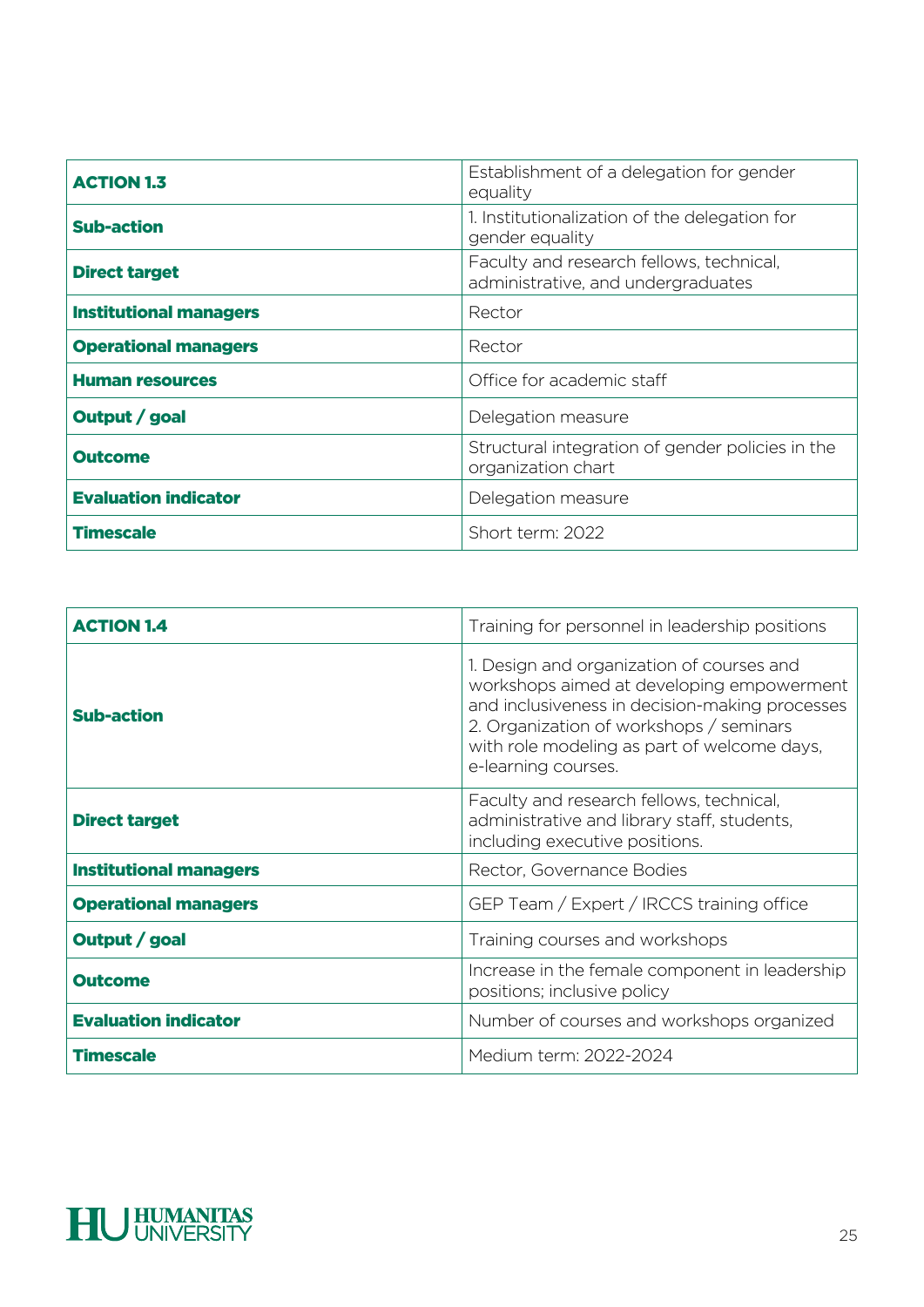# 4.2. Gender balance in recruiting and career progression

| <b>ACTION 2.1</b>             | Career progression data analysis                                                                                                                                                                                                                      |
|-------------------------------|-------------------------------------------------------------------------------------------------------------------------------------------------------------------------------------------------------------------------------------------------------|
| <b>Sub-action</b>             | 1. Collection of quantitative and qualitative<br>data (on personnel, research products, student<br>component) disaggregated by gender<br>2. Monitoring of specific gender equity<br>indicators of personnel<br>3. Systematized analysis of indicators |
| <b>Direct target</b>          | Faculty and research fellows, technical,<br>administrative and librarian staff, PhD students,<br>residents, postgraduates, and undergraduates.                                                                                                        |
| <b>Institutional managers</b> | Personnel Management, Quality Office and<br>Office for academic staff                                                                                                                                                                                 |
| <b>Operational managers</b>   | <b>GEP Manager</b>                                                                                                                                                                                                                                    |
| <b>Human resources</b>        | <b>GEP Manager and GEP Team</b>                                                                                                                                                                                                                       |
| Output / goal                 | 1. Database<br>2. Annual reporting                                                                                                                                                                                                                    |
| <b>Outcome</b>                | Strategic policies of the University oriented<br>towards gender equity.                                                                                                                                                                               |
| <b>Evaluation indicator</b>   | 1. Creation of a database disaggregated by<br>gender<br>2. List of gender equity indicators                                                                                                                                                           |
| <b>Timescale</b>              | Short term: early 2022                                                                                                                                                                                                                                |

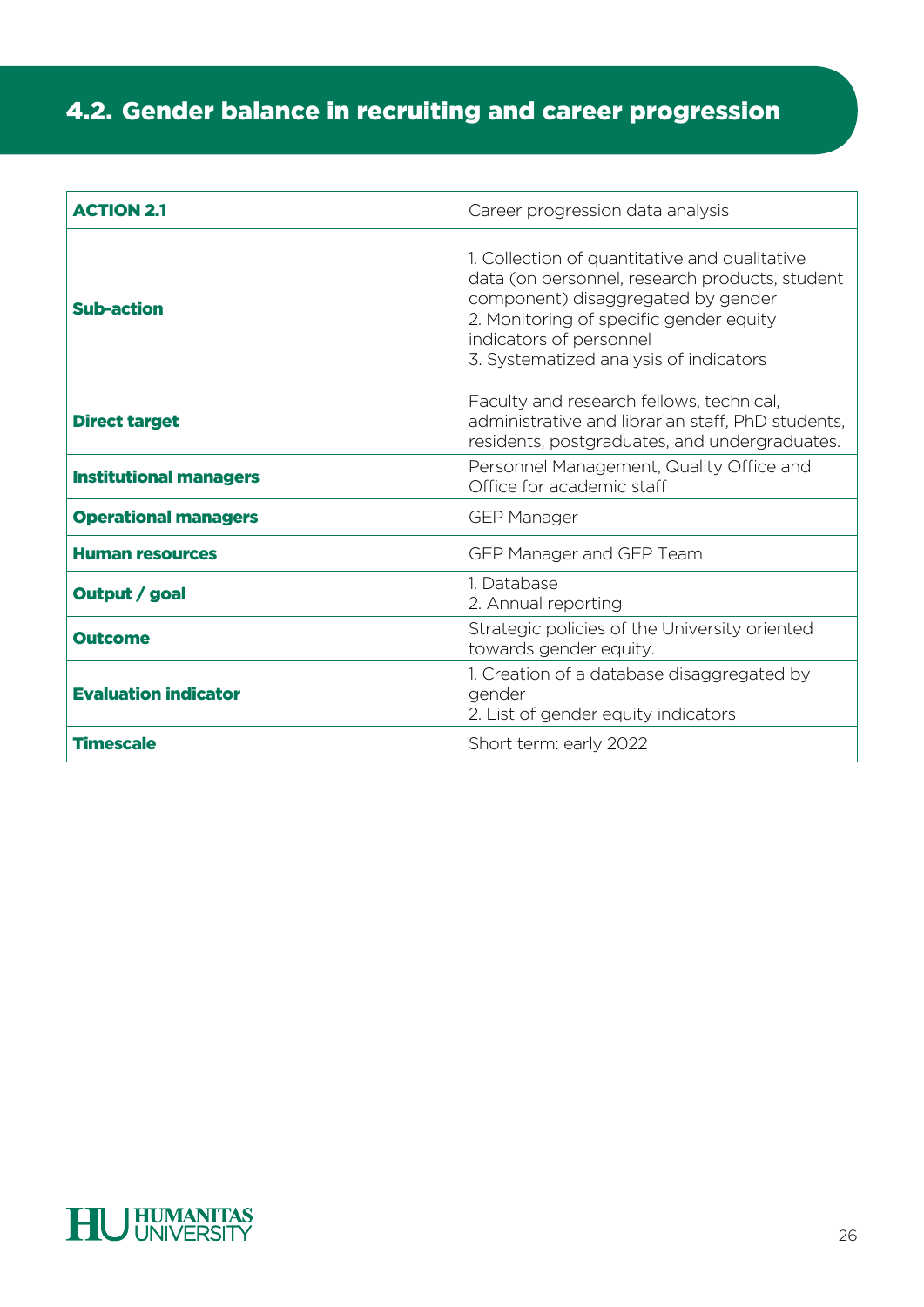| <b>ACTION 2.2</b>             | Promotion of a fair gender composition in the<br>evaluation committees for the recruitment of<br>faculty members                                                                                                      |
|-------------------------------|-----------------------------------------------------------------------------------------------------------------------------------------------------------------------------------------------------------------------|
| <b>Sub-action</b>             | 1. Guidelines on gender balance in the<br>composition of the evaluation committees<br>without prejudice to the admission criteria<br>2. Monitoring of the increase in gender<br>symmetry in the evaluation committees |
| <b>Direct target</b>          | University community                                                                                                                                                                                                  |
| <b>Institutional managers</b> | Director of the Department and Board of<br>Directors                                                                                                                                                                  |
| <b>Operational managers</b>   | GEP team                                                                                                                                                                                                              |
| <b>Human resources</b>        | GFP team                                                                                                                                                                                                              |
| Output / goal                 | 1. Guidelines<br>2. Monitoring report                                                                                                                                                                                 |
| <b>Outcome</b>                | Reduction of the gender gap in career paths                                                                                                                                                                           |
| <b>Evaluation indicator</b>   | % increase in the less represented gender in<br>evaluation committees for the recruitment of<br>faculty members                                                                                                       |
| <b>Timescale</b>              | Medium term: 2022-2023                                                                                                                                                                                                |

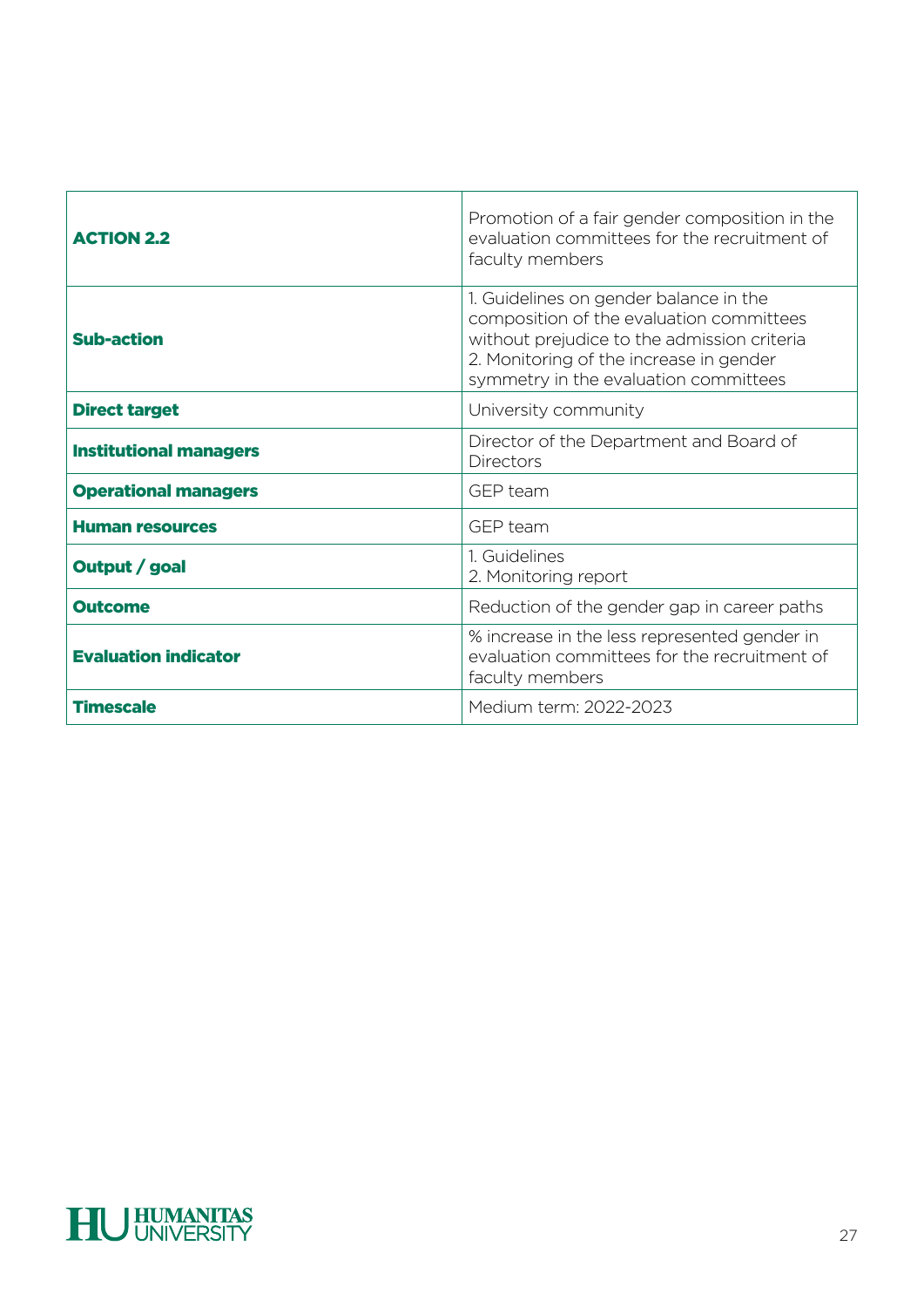| <b>ACTION 2.3</b>             | Support for inclusiveness and gender equality<br>in the organization of scientific and educational<br>event programs and in their visibility                                                                                                        |
|-------------------------------|-----------------------------------------------------------------------------------------------------------------------------------------------------------------------------------------------------------------------------------------------------|
| <b>Sub-action</b>             | 1. Adoption of guidelines for the organization of<br>scientific and educational events<br>2. Dissemination of guidelines<br>3. Tracking of scientific and popular events<br>4. Monitoring of gender composition in<br>scientific and popular events |
| <b>Direct target</b>          | Faculty and research fellows, technical,<br>administrative and librarians; technical,<br>administrative and librarian, PhD students,<br>residents, undergraduates, companies                                                                        |
| <b>Institutional managers</b> | Rector, Vice Rector for Research, Director of<br>the Department, Academic Senate.                                                                                                                                                                   |
| <b>Operational managers</b>   | Event Organizer                                                                                                                                                                                                                                     |
| <b>Human resources</b>        | Event Organizer                                                                                                                                                                                                                                     |
| Output / goal                 | Analysis of the composition of guests and<br>subscribers to the events held.                                                                                                                                                                        |
| <b>Outcome</b>                | Recognition of Humanitas University's ability<br>to promote gender equality in debate and<br>scientific communication at local, national and<br>international levels                                                                                |
| <b>Evaluation indicator</b>   | 1. Guidelines produced<br>2. Reports and statistics on the share of<br>inclusive events<br>3. % increase in invitations to congresses of the<br>less represented genre                                                                              |
| <b>Timescale</b>              | Medium term: 2022-2024                                                                                                                                                                                                                              |

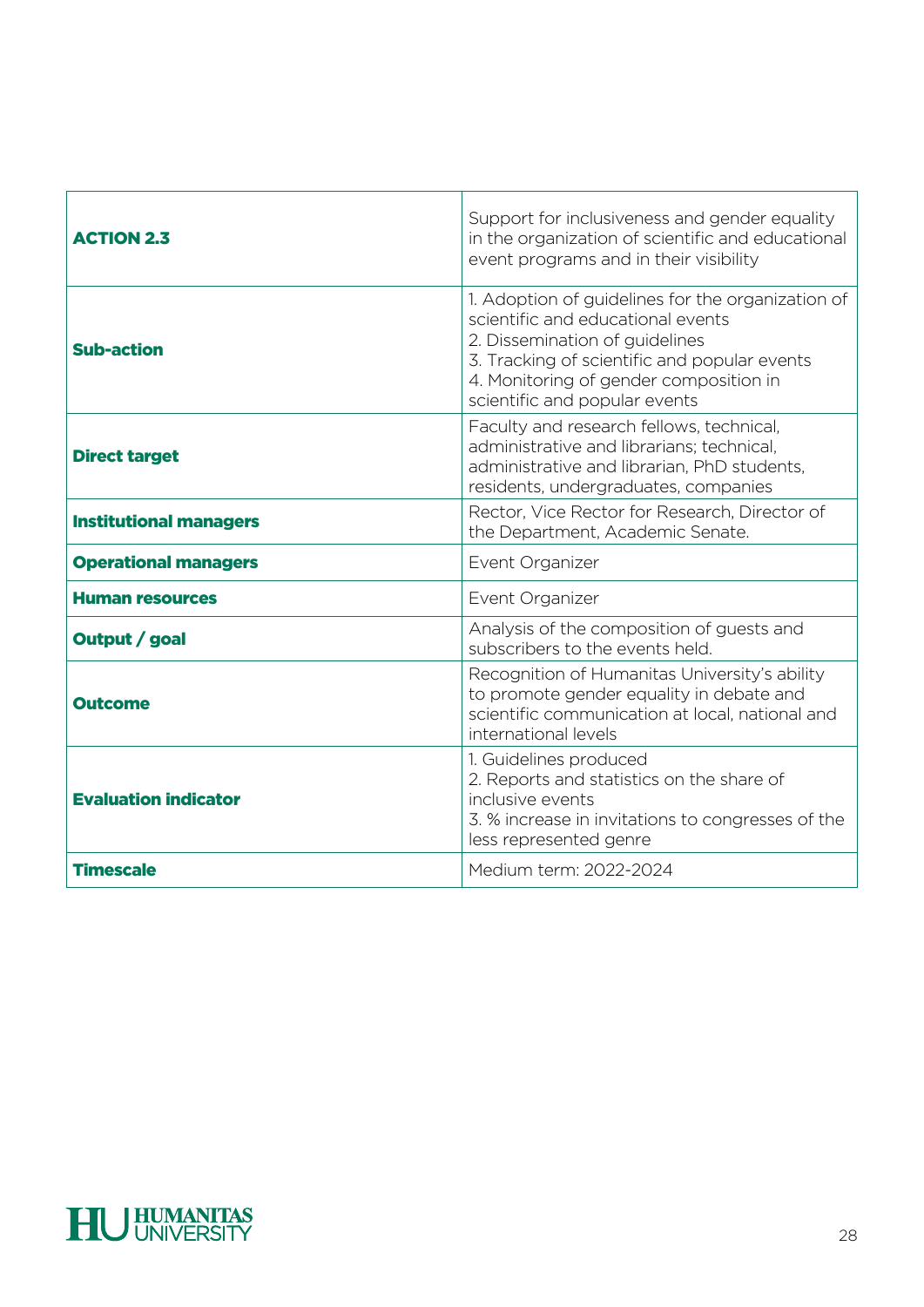# 4.3. Gender mainstreaming in research and teaching programs

| <b>ACTION 3.1</b>             | Encouragement of research on gender disease                                                                      |
|-------------------------------|------------------------------------------------------------------------------------------------------------------|
| <b>Sub-action</b>             | 1. Specific funding through 5X1000 to young<br>researchers on gender disease.                                    |
| <b>Direct target</b>          | PhD students, postgraduates, fellows                                                                             |
| <b>Institutional managers</b> | Vice Rector for Research                                                                                         |
| <b>Operational managers</b>   | Researchers                                                                                                      |
| <b>Human resources</b>        | Researchers and GEP Team                                                                                         |
| Output / goal                 | 1. Increased funding for research on gender<br>disease<br>2. Increase in research on gender disease              |
| <b>Outcome</b>                | Greater awareness of the community towards<br>the issue of gender disease                                        |
| <b>Evaluation indicator</b>   | 1. % increase in funding raised for research on<br>gender disease<br>2. % increase in research on gender disease |
| <b>Timescale</b>              | Long term 2024                                                                                                   |

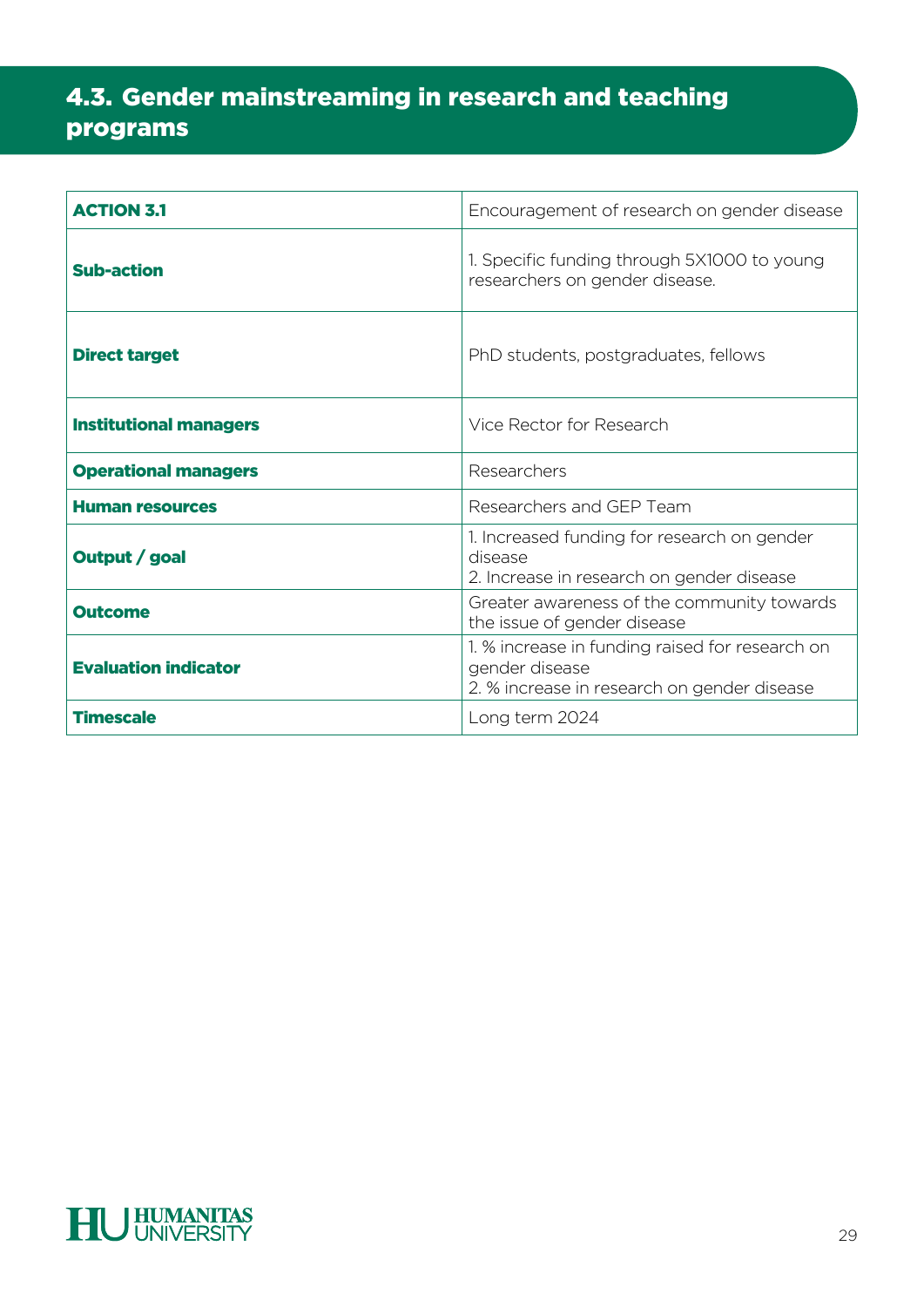| <b>ACTION 3.2</b>             | Research working group on gender issues                                                                                                                                                                                                                                                                                            |
|-------------------------------|------------------------------------------------------------------------------------------------------------------------------------------------------------------------------------------------------------------------------------------------------------------------------------------------------------------------------------|
| <b>Sub-action</b>             | 1. Survey of interest among teachers in setting<br>up a working group (inter-university) on<br>gender issues<br>2. Activation of the procedures for setting up<br>the group<br>3. Awareness raising on the importance<br>of integrating the gender dimension and<br>producing gender-disaggregated data in the<br>research results |
| <b>Direct target</b>          | Professors, Departments                                                                                                                                                                                                                                                                                                            |
| <b>Institutional managers</b> | Vice Rector for Research                                                                                                                                                                                                                                                                                                           |
| <b>Operational managers</b>   | Faculty                                                                                                                                                                                                                                                                                                                            |
| <b>Human resources</b>        | Faculty and GEP Team                                                                                                                                                                                                                                                                                                               |
| Output / goal                 | Organization of working groups on gender<br>medicine                                                                                                                                                                                                                                                                               |
| <b>Outcome</b>                | 1. Dissemination of knowledge and<br>interdisciplinary implementation of scientific<br>research on gender issues<br>2. Gender-sensitive scientific culture                                                                                                                                                                         |
| <b>Evaluation indicator</b>   | 1. Publications and participation in congresses<br>on research topics of gender disease<br>2. Activity Tracking                                                                                                                                                                                                                    |
| <b>Timescale</b>              | Medium term: 2022-2023                                                                                                                                                                                                                                                                                                             |

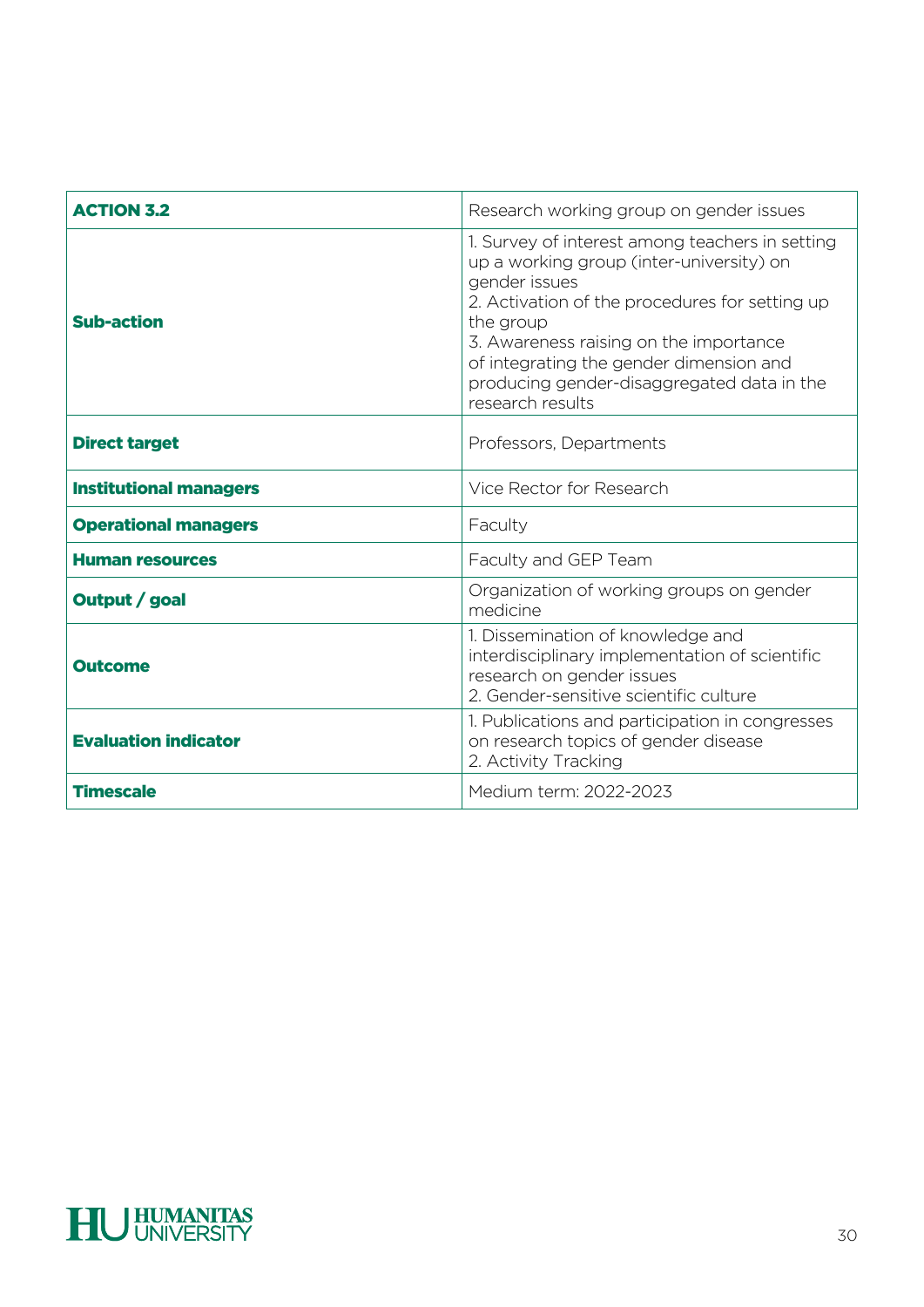| <b>ACTION 3.3</b>             | Promotion of a gender dimension in teaching<br>content                                                                 |
|-------------------------------|------------------------------------------------------------------------------------------------------------------------|
| <b>Sub-action</b>             | 1. Gender awareness in educational planning<br>2. Establishment of lessons on gender medicine<br>within the curriculum |
| <b>Direct target</b>          | Students, PhD students, residents                                                                                      |
| <b>Institutional managers</b> | Presidents of Degree Programs, Directors of<br><b>Medical Specialty Schools</b>                                        |
| <b>Operational managers</b>   | Integrated course coordinators                                                                                         |
| <b>Human resources</b>        | Integrated course coordinators                                                                                         |
| Output / goal                 | Increase in the presence of a gender dimension<br>in syllabuses                                                        |
| <b>Outcome</b>                | Gender-sensitive training approach                                                                                     |
| <b>Evaluation indicator</b>   | Number of courses containing topics related to<br>gender medicine                                                      |
| <b>Timescale</b>              | Short term: 2022-2023                                                                                                  |

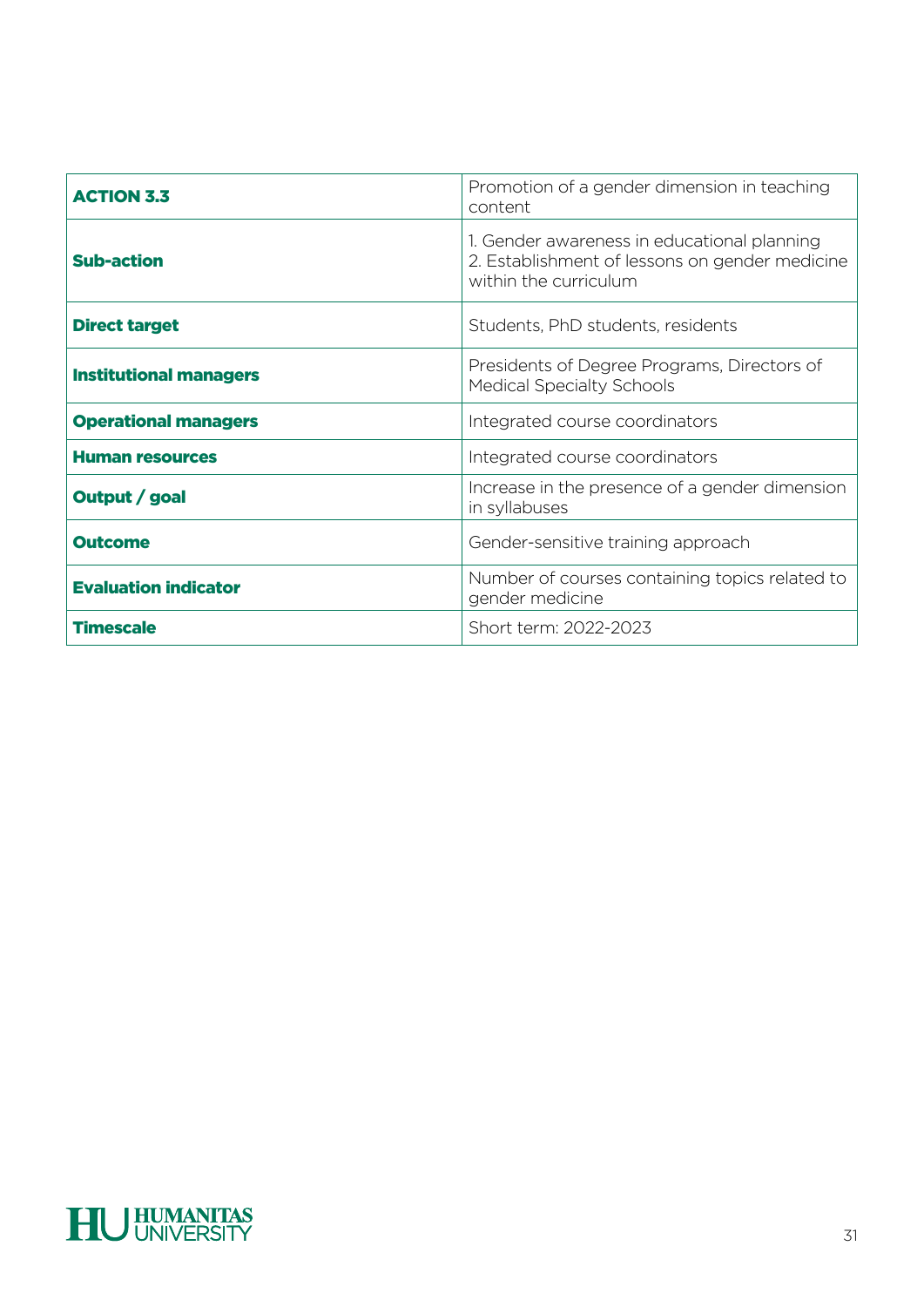# 4.4. Tackling gender-based violence, including sexual harassment

| <b>ACTION 4.1</b>             | Update of procedures for reporting<br>discriminatory behavior and sexual harassment                                                                                                                                                                                                                    |
|-------------------------------|--------------------------------------------------------------------------------------------------------------------------------------------------------------------------------------------------------------------------------------------------------------------------------------------------------|
| <b>Sub-action</b>             | 1. Receipt of recommendations in force at<br>European and national levels<br>2. Drafting of guidelines for reporting<br>discriminatory behavior and sexual harassment<br>situations<br>3. Identification of a contact person for<br>reporting and dealing with the problem<br>4. Monitoring of reports |
| <b>Direct target</b>          | Faculty and research fellows, technical,<br>administrative and librarian staff, PhD students,<br>residents, and undergraduates                                                                                                                                                                         |
| <b>Institutional managers</b> | Governance managers                                                                                                                                                                                                                                                                                    |
|                               |                                                                                                                                                                                                                                                                                                        |
| <b>Operational managers</b>   | Quality Office, Human Resources Office                                                                                                                                                                                                                                                                 |
| <b>Human resources</b>        | Quality Office, Human Resources Office                                                                                                                                                                                                                                                                 |
| Output / goal                 | 1. Guidelines<br>2. Reports / Statistics<br>3. Responsible person identified                                                                                                                                                                                                                           |
| <b>Outcome</b>                | Fight against discrimination                                                                                                                                                                                                                                                                           |
| <b>Evaluation indicator</b>   | 1. Production of the guidelines<br>2. Reports and statistics organized annually                                                                                                                                                                                                                        |

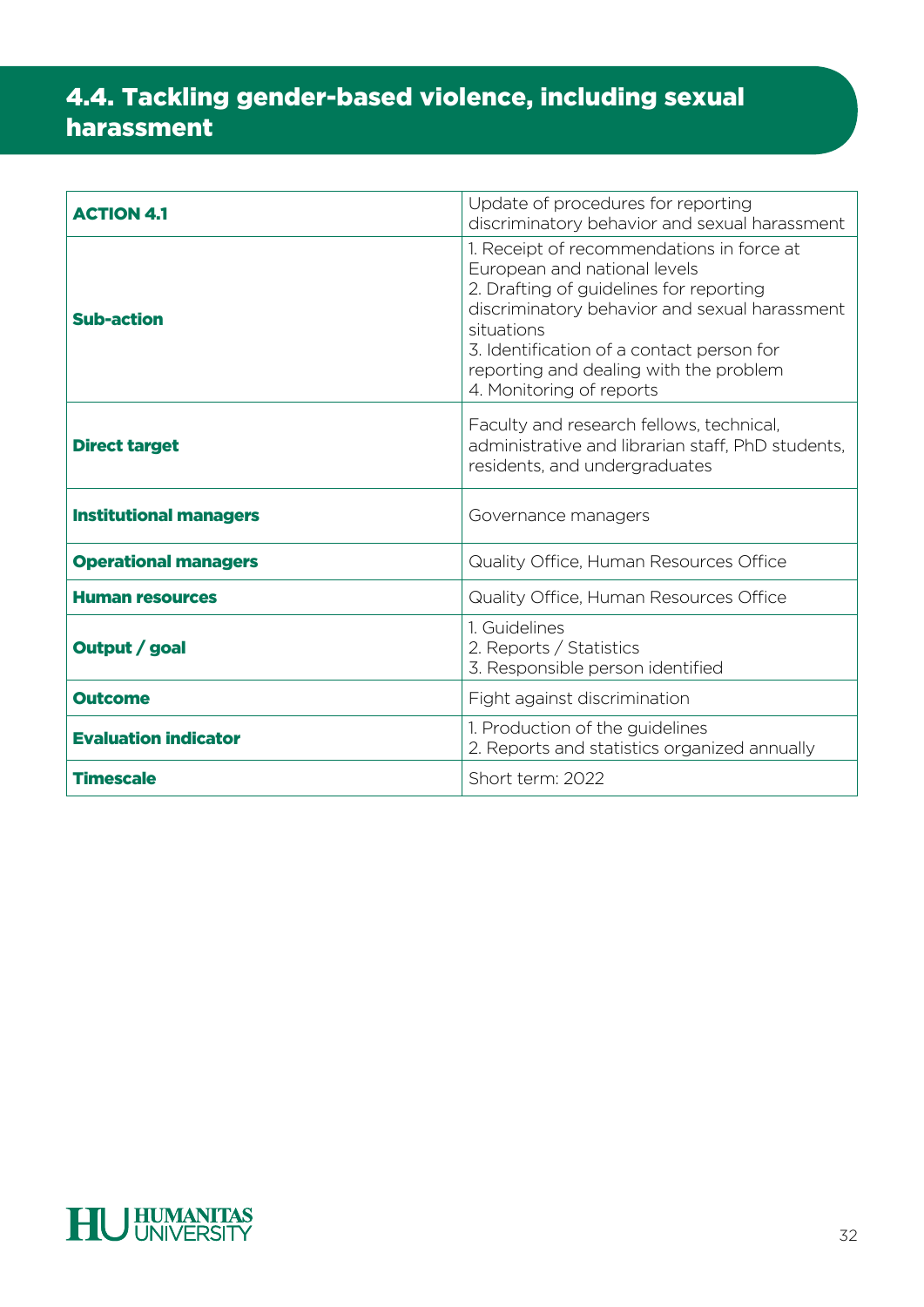# 4.5. Balance of private life/work life and culture of the organization

| <b>ACTION 5.1</b>             | Share a gender culture through the role<br>modeling of guests and academics.                                                                                                                                                                                                                                                                                                                                                                                    |
|-------------------------------|-----------------------------------------------------------------------------------------------------------------------------------------------------------------------------------------------------------------------------------------------------------------------------------------------------------------------------------------------------------------------------------------------------------------------------------------------------------------|
| <b>Sub-action</b>             | 1. Support the invitation of visiting professors,<br>the call for a clear reputation as professors, the<br>appointment to non-tenure professors and the<br>selection in the Open Faculty by increasing the<br>presence of the less represented gender<br>2. Communication policies to give visibility to<br>researchers of the less represented gender in<br>each research field<br>3. Monitoring of the university's information and<br>communication material |
| <b>Direct target</b>          | Faculty and research fellows, technical,<br>administrative and librarian staff, PhD<br>students, residents, specialitys, fellows, and<br>undergraduates                                                                                                                                                                                                                                                                                                         |
| <b>Institutional managers</b> | Department Council, Vice Rector for Research                                                                                                                                                                                                                                                                                                                                                                                                                    |
| <b>Operational managers</b>   | <b>Communications Office</b>                                                                                                                                                                                                                                                                                                                                                                                                                                    |
| <b>Human resources</b>        | <b>Communications Office</b>                                                                                                                                                                                                                                                                                                                                                                                                                                    |
| Output / goal                 | 1. Increase the number of invitations to Visiting<br>professors, the call for a clear reputation as<br>professors, the appointment to non-tenured<br>professors and the selection in the Open<br>Faculty by increasing the presence of the less<br>represented gender<br>2. Analysis of the university's information and<br>communication material<br>3. Communication campaigns                                                                                |
| <b>Outcome</b>                | Increase in non-stereotypical professional and<br>career choices. Promotion of a fair and inclusive<br>training and working environment                                                                                                                                                                                                                                                                                                                         |
| <b>Evaluation indicator</b>   | 1. % increase in invitations, calls and<br>appointments of the less represented gender<br>2. Product information material                                                                                                                                                                                                                                                                                                                                       |
| <b>Timescale</b>              | Medium term: 2022-2024                                                                                                                                                                                                                                                                                                                                                                                                                                          |

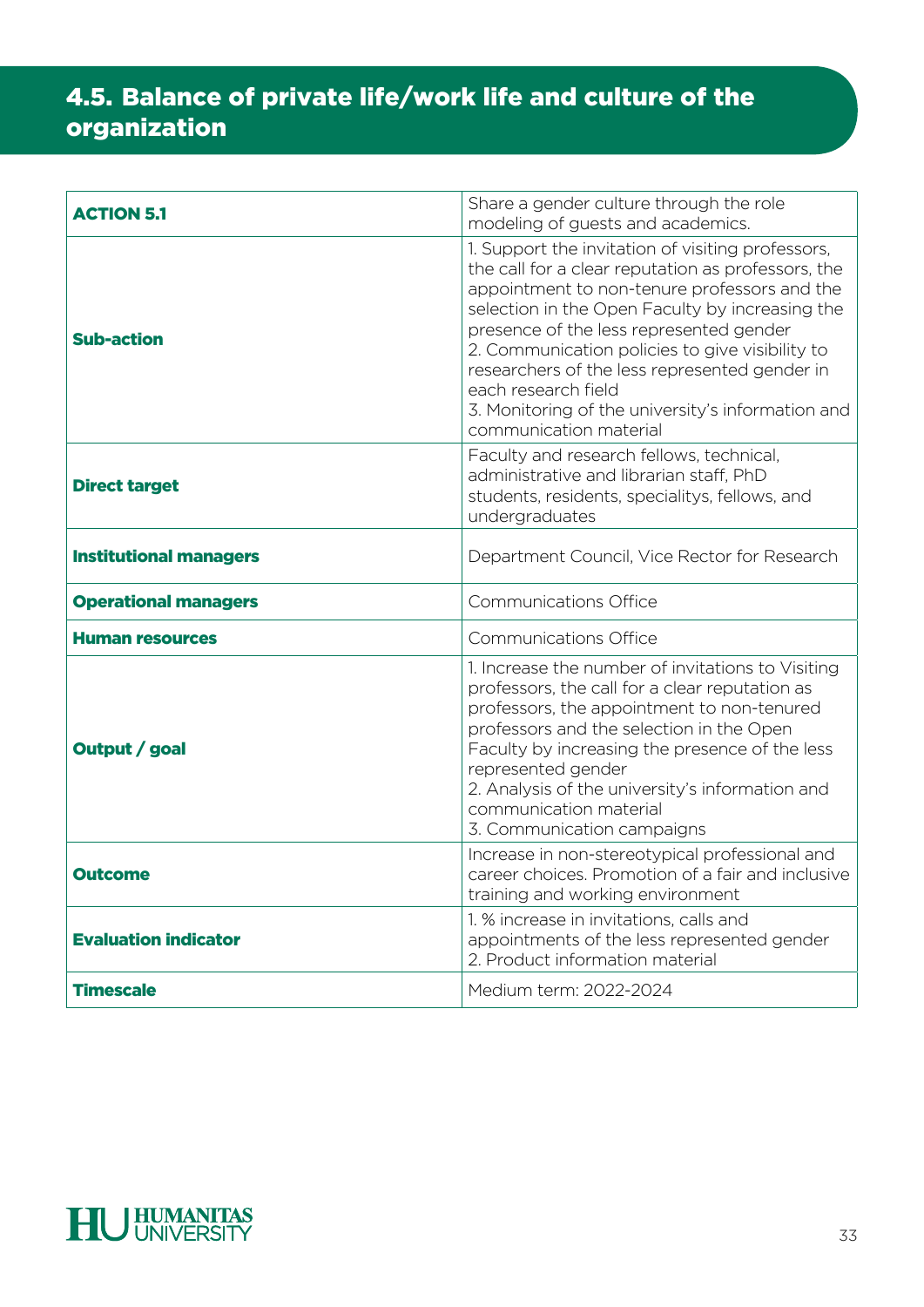| <b>ACTION 5.2</b>             | Encourage a deeper understanding of the<br>gender issue                                                                                                                                                                                                                                                                                                                                                                                                                                                                                                                                                                                                |
|-------------------------------|--------------------------------------------------------------------------------------------------------------------------------------------------------------------------------------------------------------------------------------------------------------------------------------------------------------------------------------------------------------------------------------------------------------------------------------------------------------------------------------------------------------------------------------------------------------------------------------------------------------------------------------------------------|
| <b>Sub-action</b>             | 1. Create a questionnaire for students on gender<br>discrimination aimed at analyzing different<br>perceptions based on diverse backgrounds and<br>cultures<br>2. Involve an expert sociologist as a consultant<br>in order to better understand the origins and<br>causes of cultural and gender discrimination<br>phenomena<br>3. Organize seminars on cultural and gender<br>issues in the relationship between doctor and<br>patient<br>4. Design and organization of communication<br>campaigns to make researchers working<br>in anti-stereotypical areas visible during<br>orientation days at the University and in upper<br>secondary schools |
| <b>Direct target</b>          | Faculty, PhD students, residents, fellows,<br>undergraduates                                                                                                                                                                                                                                                                                                                                                                                                                                                                                                                                                                                           |
| <b>Institutional managers</b> | Director of the Department, Presidents of<br>Degree Programs and Directors of Medical<br><b>Specialty Schools</b>                                                                                                                                                                                                                                                                                                                                                                                                                                                                                                                                      |
| <b>Operational managers</b>   | GEP team, Communications Office, sociologist                                                                                                                                                                                                                                                                                                                                                                                                                                                                                                                                                                                                           |
| Human resources               | GEP team, Communications Office, sociologist                                                                                                                                                                                                                                                                                                                                                                                                                                                                                                                                                                                                           |
| Output / goal                 | 1. Realization, distribution and analysis of the<br>questionnaire addressed to students<br>2. Seminars on cultural and gender issues in the<br>relationship between doctor and patient<br>3. Report on attendance of seminars<br>4. Self-assessment sheet on the effectiveness<br>of the seminars                                                                                                                                                                                                                                                                                                                                                      |
| <b>Outcome</b>                | Support of a culture sensitive to cultural and<br>gender issues.<br>Understanding the main gender biases.<br>Increase in non-stereotypical professional and<br>career choices.                                                                                                                                                                                                                                                                                                                                                                                                                                                                         |
| <b>Evaluation indicator</b>   | 1. Realization and distribution of the<br>questionnaire addressed to students<br>2. Recruitment of an expert sociologist<br>3. Seminars on cultural and gender issues in the<br>relationship between doctor and patient                                                                                                                                                                                                                                                                                                                                                                                                                                |
| <b>Timescale</b>              | Long term 2024                                                                                                                                                                                                                                                                                                                                                                                                                                                                                                                                                                                                                                         |

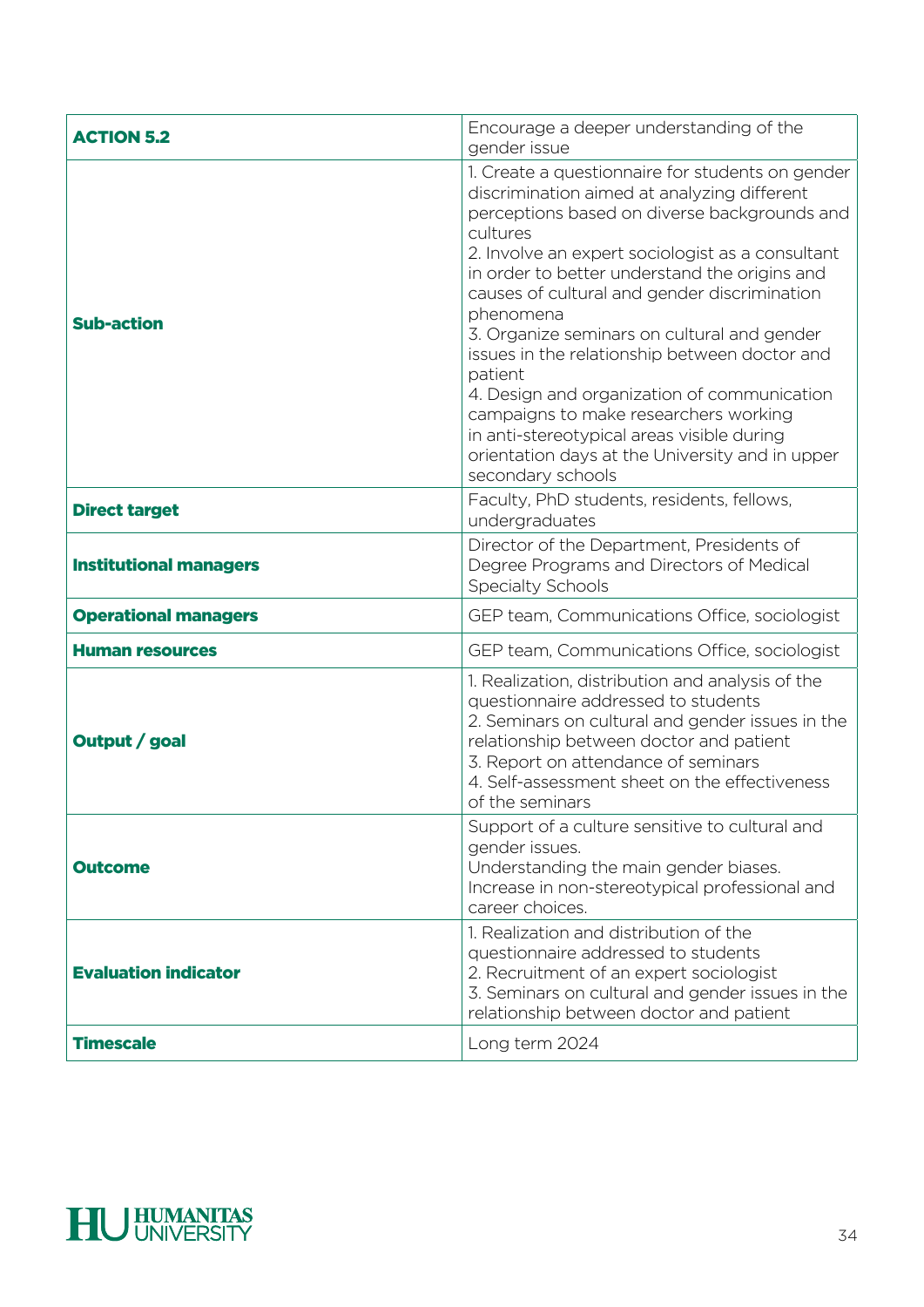| <b>ACTION 5.3</b>             | Supporting the balance between working life<br>and personal and family life.                                                                                                                              |
|-------------------------------|-----------------------------------------------------------------------------------------------------------------------------------------------------------------------------------------------------------|
| <b>Sub-action</b>             | 1. Promote flexible forms of work<br>2. Expanding the agreements for special rates<br>with crèches, sports and recreational camps<br>during the school holidays                                           |
| <b>Direct target</b>          | Technical, administrative and librarian staff,<br>Faculty, Visiting Professors and Researchers,<br>guest speakers, residents, PhD students,<br>research fellows, students with family<br>responsibilities |
| <b>Institutional managers</b> | Governance managers                                                                                                                                                                                       |
| <b>Operational managers</b>   | <b>Human Resources</b>                                                                                                                                                                                    |
| <b>Human resources</b>        | <b>Human Resources</b>                                                                                                                                                                                    |
| Output / goal                 | 1. Ensure flexible forms of work<br>2. Extension / reorganization of the service<br>3. Report containing indicators for measuring<br>the number of accesses to services and<br>frequency of use           |
| <b>Outcome</b>                | Strengthening of welfare measures aimed at<br>work-life balance                                                                                                                                           |
| <b>Evaluation indicator</b>   | 1. institutionalization of flexible forms of work<br>2. % increase in available conventions<br>3. % increase in the number of accesses to<br>services and frequency of use                                |
| <b>Timescale</b>              | Medium term: 2022-2023                                                                                                                                                                                    |

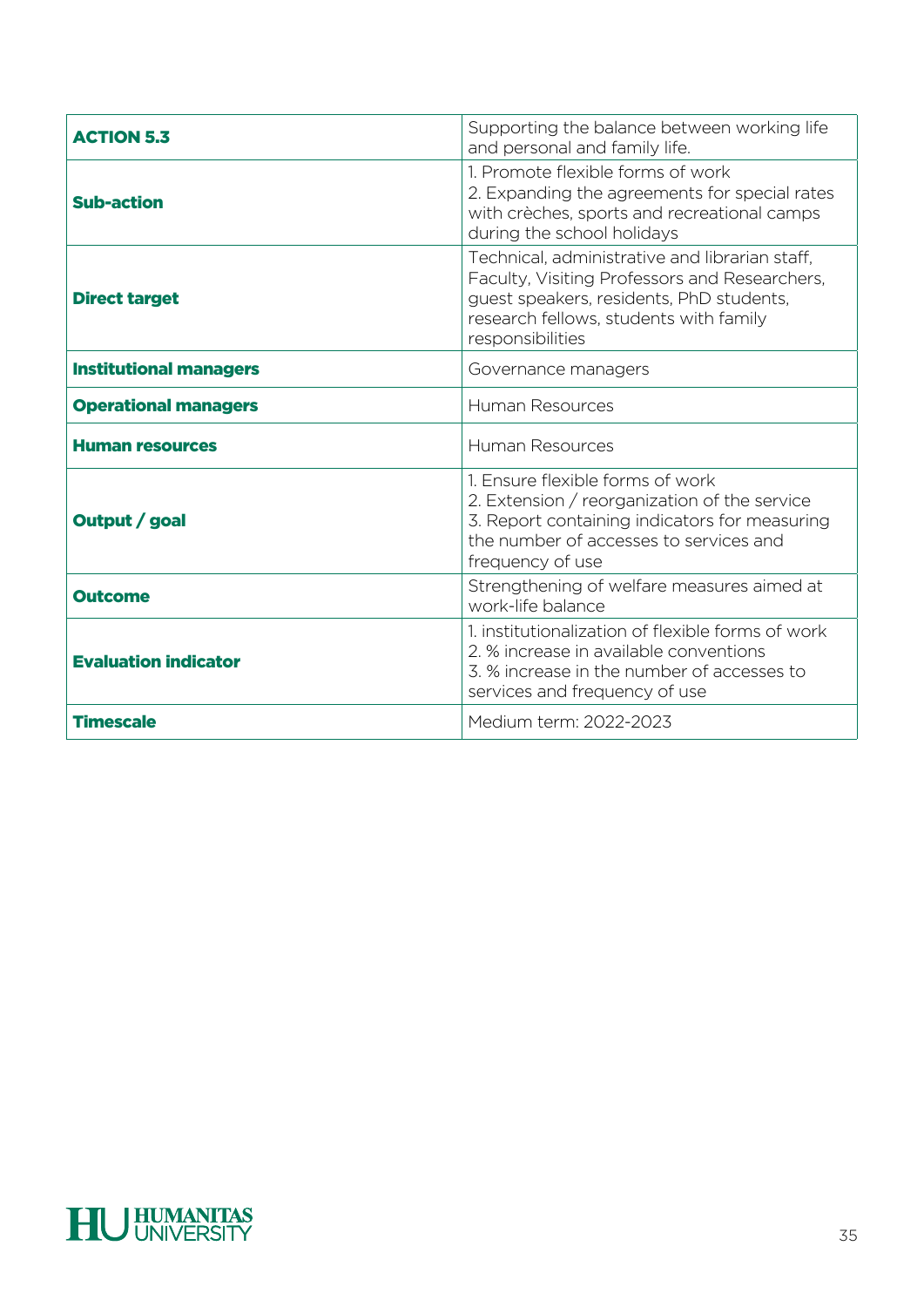| <b>ACTION 5.4</b>             | Support for Faculty and research fellows to<br>participate in international scientific groups,<br>conferences, panels and commissions of<br>experts                                                                                                                                                                                                                                                                                                                                                                                                                                                                                                                                                                                                 |
|-------------------------------|-----------------------------------------------------------------------------------------------------------------------------------------------------------------------------------------------------------------------------------------------------------------------------------------------------------------------------------------------------------------------------------------------------------------------------------------------------------------------------------------------------------------------------------------------------------------------------------------------------------------------------------------------------------------------------------------------------------------------------------------------------|
| <b>Sub-action</b>             | 1. Increase the availability of agreements<br>for reduced rates or bonuses in support<br>of childcare services (e.g. micro-nurseries,<br>crèches, kindergartens, playrooms, summer<br>camps) and assistance services for non-self-<br>sufficient people (e.g. cooperatives) to cover<br>period of absence for scientific reasons.<br>2. Encourage the participation of external<br>guests with family responsibilities in<br>conferences and scientific events organized<br>at Humanitas University, through childcare<br>services (e.g. micro-nurseries, crèches, nursery<br>schools, playrooms, summer camps) and<br>assistance services for non-self-sufficient (e.g.<br>cooperatives) to cover the period of absence<br>for scientific reasons. |
| <b>Direct target</b>          | Technical, administrative and librarian staff,<br>Faculty, Visiting Professors and Researchers,<br>guest speakers with family responsibilities                                                                                                                                                                                                                                                                                                                                                                                                                                                                                                                                                                                                      |
| <b>Institutional managers</b> | Governance managers                                                                                                                                                                                                                                                                                                                                                                                                                                                                                                                                                                                                                                                                                                                                 |
| <b>Operational managers</b>   | Human Resources                                                                                                                                                                                                                                                                                                                                                                                                                                                                                                                                                                                                                                                                                                                                     |
| <b>Human resources</b>        | <b>Human Resources</b>                                                                                                                                                                                                                                                                                                                                                                                                                                                                                                                                                                                                                                                                                                                              |
| Output / goal                 | Increase the accessibility and availability of<br><b>Bonuses</b><br>Encourage the participation in scientific events<br>and conferences of guests and speakers with<br>family responsibilities. Encourage inbound and<br>outbound mobility                                                                                                                                                                                                                                                                                                                                                                                                                                                                                                          |
| <b>Outcome</b>                | Constant participation in scientific activities and<br>research projects that require mobility.                                                                                                                                                                                                                                                                                                                                                                                                                                                                                                                                                                                                                                                     |
| <b>Evaluation indicator</b>   | 1. % increase in the availability of bonuses and<br>care services to support inbound and outbound<br>mobility                                                                                                                                                                                                                                                                                                                                                                                                                                                                                                                                                                                                                                       |
| <b>Timescale</b>              | Medium term: 2022-2023                                                                                                                                                                                                                                                                                                                                                                                                                                                                                                                                                                                                                                                                                                                              |

For the actions described above, an overall budget for the year 2022 of € 50.000 is recommended, to be allocated based on the activities under the remit of the GEP Manager.